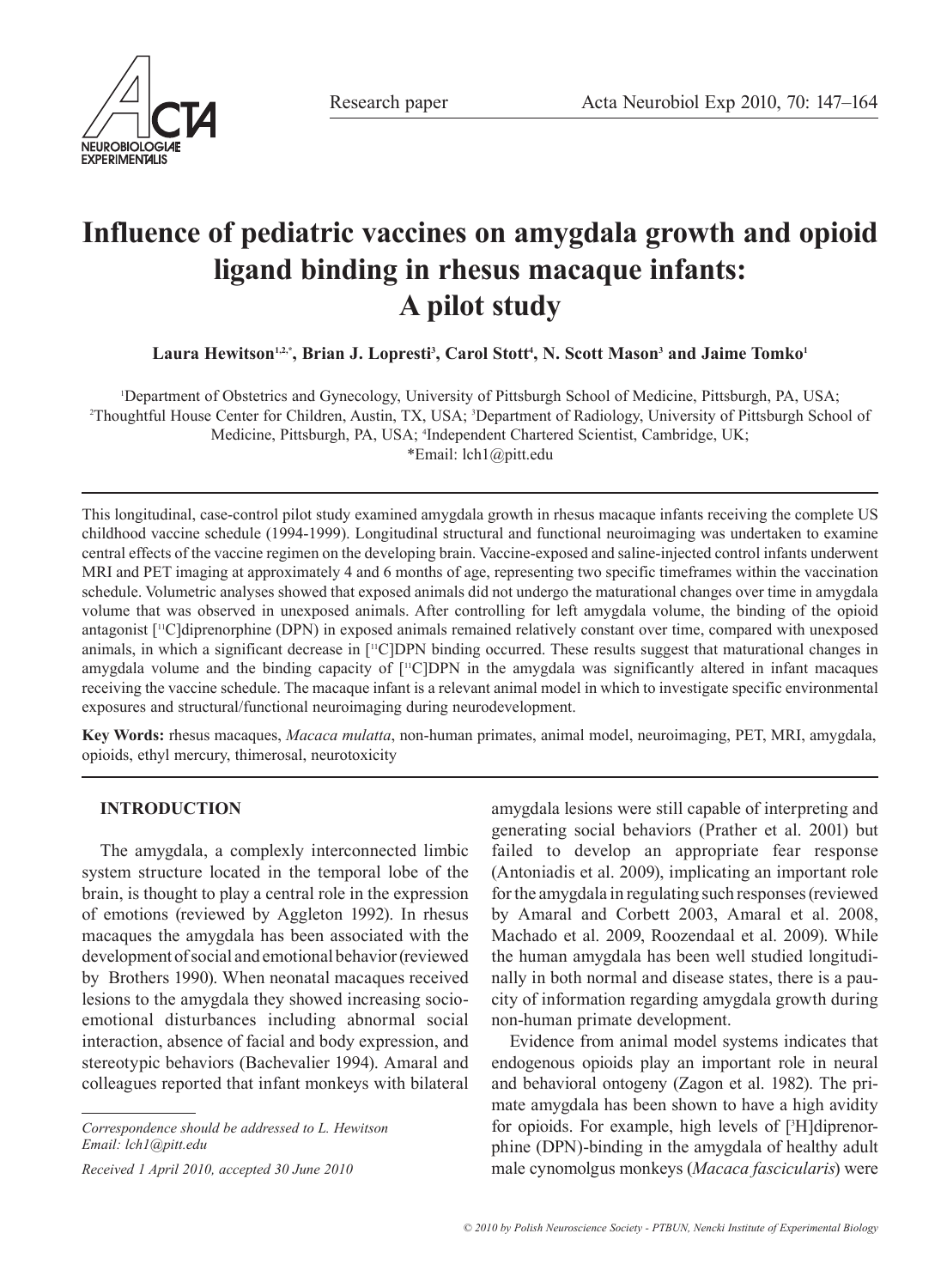observed when mapping opiate-receptor density by autoradiography (Wamsley et al. 1982). In addition, alterations in amygdala opioid-ligand binding is associated with toxic injury to the brain. Cohen and colleagues used high-resolution positron emission tomography (PET) to examine the long term influence of the neurotoxin 1-methyl-4-phenyl-1,2,3,6-tetrahydropyridine (MPTP) on opioid-ligand binding in adult rhesus macaques, in whom, as with humans, this agent produces a Parkinson's-like syndrome (Cohen et al. 1998). Using 6-deoxy-6-β-[18F]fluoronaltrexone (Cyclofoxy, CF), a μ-and κ-opiate selective receptor antagonist radioligand, the amygdala displayed a high avidity for CF in the normal macaque, which was significantly reduced in animals treated with MPTP 4-5 years earlier. Opioid-ligand binding in the amygdalae of infant macaques during development has not been examined.

Longitudinal studies of non-human primates provides a complementary approach to clinical studies since their environment can be selectively manipulated and tightly controlled, and pre-and post-exposure testing enables the detection of deviations from normal biological and behavioral trajectories. Non-human primates are particularly useful for studying aspects of vaccine safety (Kennedy et al. 1997). In the 1990's, the majority of approved pediatric vaccines contained the preservative thimerosal, an organic mercury compound with bactericidal and fungicidal properties (Ball et al. 2001). During this time, the cumulative exposure to mercury from thimerosal in infants undergoing immunization during the first 6 months of life could exceed U.S. Environmental Protection Agency guidelines (Clements et al. 2000). Thimerosal was removed from most pediatric vaccines in the United States in 2001 (Ball et al. 2001), based on the risk assessment assumption that the dose-effect and doseresponse relationships of ethylmercury, the presumed metabolite of thimerosal (Tan and Parkin 2000, Wu et al. 2008), and methylmercury were the same. The safety of the combined vaccine regimen *per se,* rather than that of individual vaccines or vaccine components, is an important aspect of vaccine safety that has not been examined. In order to more directly investigate the neurodevelopmental impact of the complete US pediatric vaccine schedule (1994-1999), our model examined structural and functional changes in the amygdala before and after vaccination in the developing infant primate brain. Longitudinal development and functional characteristics of the amygdala are reported in vaccinated (exposed) and unvaccinated (unexposed) animals, and data on the novel application of [11C]DPN PET to the study of macaque central nervous system (CNS) development are presented.

# **METHODS**

## **Animal Assurances**

All procedures used in this research followed the guidelines of the Animal Welfare Act and the Guide for Care and Use of Laboratory Animals of the National Research Council to ensure adequate measures were taken to minimize pain and discomfort. Research protocols were approved by both the University of Pittsburgh and the Magee-Womens Research Institute and Foundation (MWRI&F) Institutional Animal Care and Use Committees (IACUC).

## **Animal Husbandry**

The animals reported here were part of a larger comprehensive 5 year study which included neurodevelopmental, behavioral and immunological observations. Rhesus macaque (*Macaca mulatta*) infants were separated from their mothers at birth and reared in a neonatal nursery according to the published protocols (Ruppenthal and Sackett 1992). Separation was necessary for this study as mothering precludes neonatal testing due to the distress caused to both the mother and the neonate when temporarily separated (Suomi et al. 1983, Sackett et al. 2002). The only way to rigorously test neonatal behavioral development is to remove the infant from its mother at birth (Ruppenthal and Sackett 1992, Sackett et al. 2002). This protocol also permits the routine collection of blood, urine and stool samples that were required for other aspects of the study not reported here. The birth weights of all infants were within the normal range for this species. Environmental conditions were strictly controlled in the nursery to eliminate differences due to factors such as diet or infant handling. Infants were similarly isolated, housed, and raised as previously described (Hewitson et al. 2010a). Briefly, infants received a standard infant baby formula (Enfamil, Mead Johnson and Co.) with the introduction of animal biscuits containing approximately 15% wheat gluten (Purina Mills, St. Louis, MO) at approximately 1 month of age.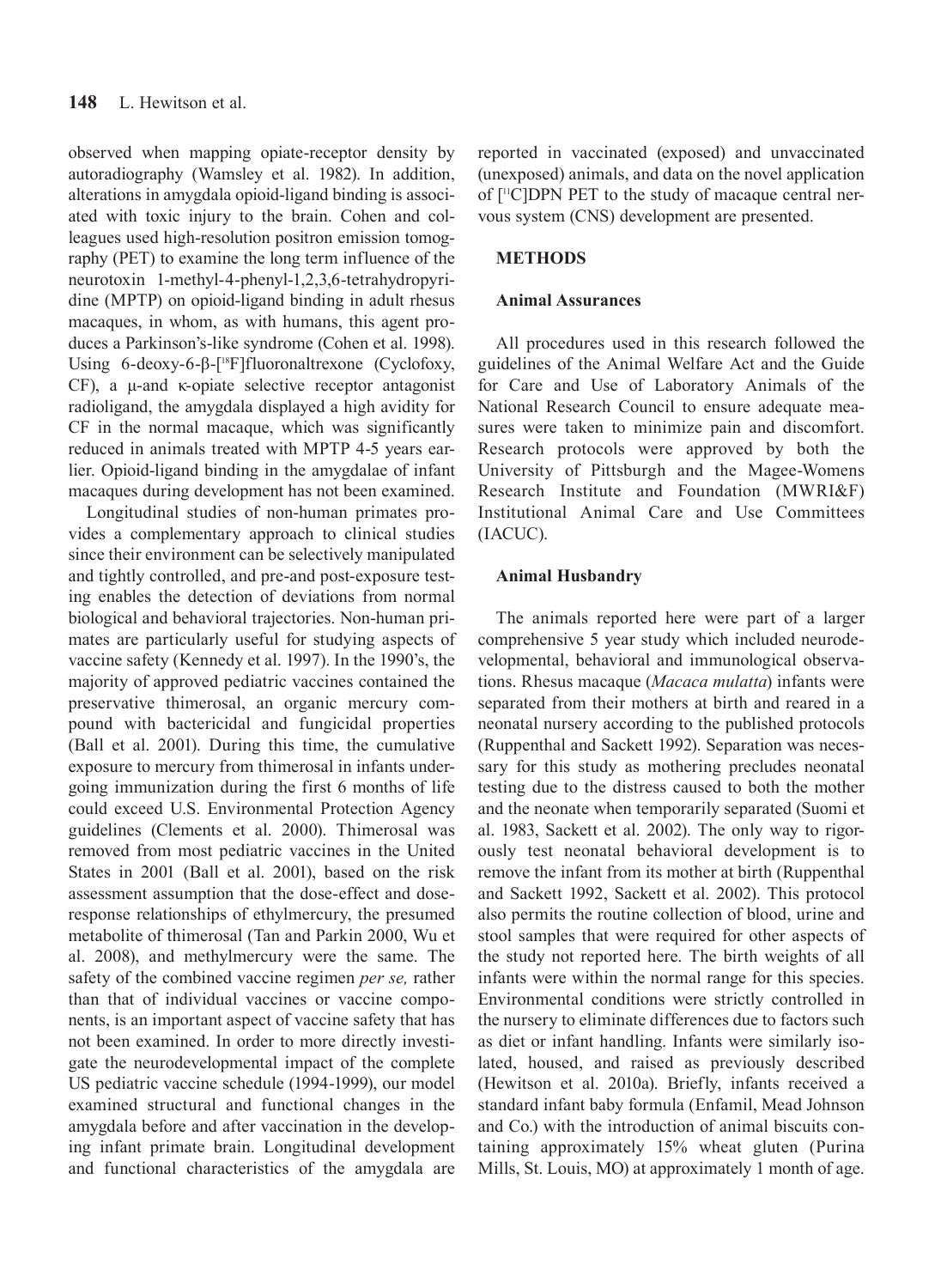Nursery caging contained a cloth surrogate device and formula feeder until 21 days, when infants were rehoused in individual cages in the main rearing rooms. At 4 months of age infants were weaned from formula to water containing a bovine sodium caseinate (American Casein Company, Burlington, NJ) to maintain the dietary casein level at approximately 40%. At the same time, small pieces of fruit were introduced. All infants underwent standard cognitive assessments (not reported here) and daily social interactions within their peer group (Ruppenthal and Sackett 1992) and received standard environmental enrichment.

#### Study Design

For this pilot study, a total of sixteen male infant rhesus macaques (*Macaca mulatta*) were randomly allocated to either the exposed or unexposed study group in order to complete peer groups (Ruppenthal and Sackett 1992) such that each peer group contained animals from either the unexposed or exposed study group. Once a new peer group was started, new animals were assigned to this group until it consisted of 3 or 4 infants, the ages of which were less than 4 weeks apart from their peers. Peer groups were physically, but not visually, separated from each other to minimise any contact and reduce the risk of horizontal transmission of infectious agents, while maintaining the consistency of exposures to nursery staff, environment, food and water (Hewitson et al. 2010a). Four infants were assigned to the unexposed study group and received saline injections according to the schedule in Table I (although one control had to be withdrawn due to a scheduling an error). The remaining 12 infants were allocated to the exposed study group and received the complete, age-adjusted childhood vaccine regimen (Table I). We purposefully assigned a larger number of animals to the exposed group in order to optimize the chances of observing what we anticipated to be an uncommon or idiosyncratic effect.

## Vaccine Dosing and Administration

The following single dose, preservative-free vaccines were purchased and thimerosal added as previously described (Hewitson et al. 2010a) in order to mimic the pediatric vaccines used between 1994-1999 (Centers for Disease Control, 1995): RECOMBIVAX

|                                            |                 |                                                      | Table I                                              |                                    |                                                      |                                    |
|--------------------------------------------|-----------------|------------------------------------------------------|------------------------------------------------------|------------------------------------|------------------------------------------------------|------------------------------------|
| Pediatric vaccine<br>schedule (1990's)     | Birth           | 2 Months                                             | 4 Months                                             | 6 Months                           | 12-18 Months                                         | 48 Months                          |
| Macaque vaccine<br>schedule <sup>1</sup>   | <b>Birth</b>    | 2 Weeks                                              | 4 Weeks                                              | 6 Weeks                            | 12-18 Weeks                                          | 52 Weeks                           |
| Vaccines<br>administered<br>(EtHg content) | $HB(12.5\mu g)$ | $HB(12.5\mu g)$<br>$DTaP(25\mu g)$<br>$Hib(25\mu g)$ | $HB(12.5\mu g)$<br>$DTaP(25\mu g)$<br>$Hib(25\mu g)$ | DTaP $(25\mu g)$<br>$Hib(25\mu g)$ | MMR1 $(0\mu g)$<br>$DTaP(25\mu g)$<br>$Hib(25\mu g)$ | MMR2 $(0\mu g)$<br>$DTaP(25\mu g)$ |
| EtHg $(\mu g)$ boys                        | 12.5            | 62.5                                                 | 62.5                                                 | 50                                 | 50                                                   | 25                                 |
| EtHg $(\mu g)$<br>primates†                | 1.98            | 9.9                                                  | 9.9                                                  | 7.92                               | 7.92                                                 | 3.96                               |

Macaque equivalents of dosing and timing of US Pediatric Vaccine Recommendations in the 1990's. Administered vaccines and ethyl mercury (EtHg) content: Hepatitis B (HB; Recombivax, Merck) – 1.98 μg; Diptheria, Tetanus, acellular Pertussis (DTaP; Infanrix, GlaxoSmithKline) – 3.96 μg; Haemophilus influenza B (Hib; PedvaxHIB, Merck) – 3.96 μg; and Measles-Mumps-Rubella (MMR II, Merck) – 0 µg. The vaccination schedule for infant primates was adjusted based on an approximately four-fold faster growth of macaque infants compared to humans (Burbacher et al. 2005; Ruppenthal 1989). †EtHg content for each vaccine was calculated based on a average weight ratio of approximately 6.3 for boys:primates (Ruppenthal 1989).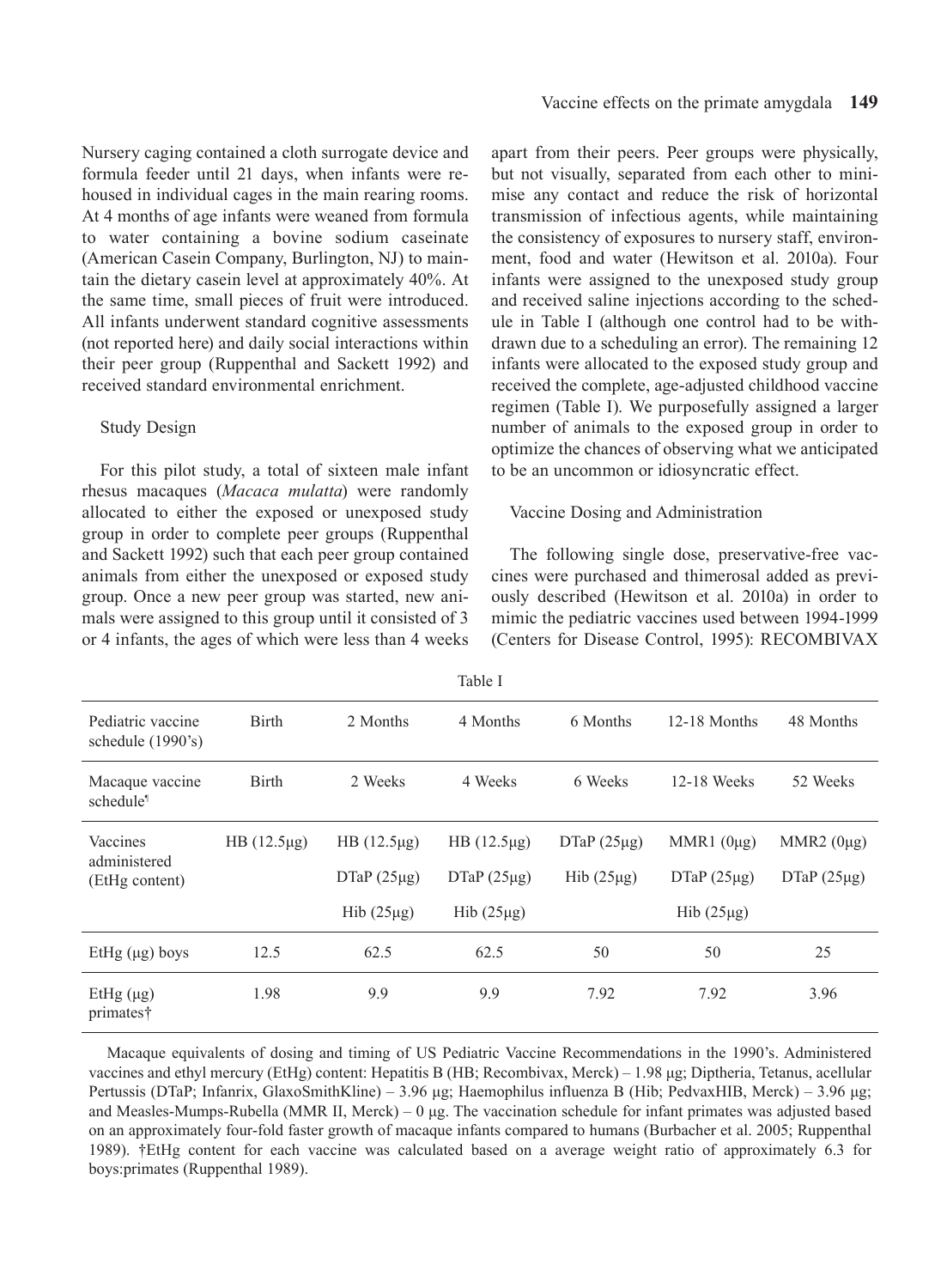HB® (Merck) for the Hepatitis B (HB) vaccine; INFANRIX® (GlaxoSmithKline) for the diphtheria and tetanus toxoids and acellular pertussis (DTaP) vaccine; and Liquid PedvaxHIB® (Merck) for the haemophilus B (Hib) vaccine. The M-M-R® II (Merck) was used for the measles, mumps, rubella (MMR) vaccine, which has always been thimerosal-free. The thimerosal dose was standardized to the equivalent (µg/kg body weight) administered to a male human infant on the 5<sup>th</sup> percentile for weight. Standardization provided a clinical-exposure dose that allowed valid comparison of outcomes. Single dose vaccines were pooled and then spiked with a stock thimerosal solution and analyzed for ethyl mercury concentration using an Inductively Coupled Plasma Optical Emission Spectrometer to verify that target concentrations were achieved (Hewitson et al. 2010a). The dosed HB vaccine contained  $\sim$ 1.98 µg ethyl mercury per 0.5ml dose, while the dosed DTaP and Hib vaccines contained  $\sim$ 3.96  $\mu$ g ethyl mercury. The schedule of vaccine administration was adjusted based on the approximately 4 to 1 faster growth of macaque infants (Gunderson and Sackett 1984, Ruppenthal 1989), following previously published protocols (Burbacher et al. 2005). Exposed infants received a 0.5ml intramuscular (i.m.) injection of each vaccine according to the schedule in Table I, except for MMR which was given sub-cutaneously. Unexposed infants followed the same schedule of injections as exposed infants except that each vaccine was replaced with 0.5ml saline, i.m.

## **Magnetic Resonance (MR) Image Acquisition**

Neuroimaging studies (MR and PET) were undertaken for both exposed and unexposed animals at two time points: Time One (T1) at approximately 4 months of age and Time Two (T2) at approximately 6 months of age. At T1 exposed animals had received only thimerosal-containing vaccines equivalent to those given up to 6 months of age (Table I). At T2, vaccine exposure also included the primary MMR vaccine and an additional DTaP and Hib booster, equivalent to those vaccines given between 12-18 months of age for children following the recommended pediatric schedule (Centers for Disease Control, 1995). These timeframes for neuroimaging were chosen to determine whether the MMR may have contributed to any observed neurological features. Animals underwent MR imaging sessions on a Siemens 3T scanner at the Brain Imaging Research Center at the University of Pittsburgh. Three-dimensional (3D) T1 MPRAGE and T2 structural images were acquired using a 12cm Quadrature Birdcage coil (Nova Medical) and a Siemens 3T Allegra MRI System. A complete set of MRI data at both T1 and T2 were obtained from 9 exposed and 2 unexposed animals. The MR images were used for volumetric analyses, as well as for anatomical co-registration to the PET images of [11C]DPN and anatomical guidance of volume-of-interest (VOI) definition. All image analysis was undertaken in an observer-blinded fashion. Structural MRI scans were segmented using open source NVM software (Neuromorphometrics 1998) and analyzed by the same MRI analyst for all images.

## **Positron Emission Tomography (PET)**

Radiosynthesis of [<sup>11</sup>C]DPN was conducted as described previously (Lever et al. 1987) from the precursor 3-*O*-trityl-6-*O*-desmethyl-diprenorphine (TDPN, ABX GmbH, Radeberg, Germany). The average injected dose of [11C]DPN was 229±47 MBq with an average specific activity of 30.3±13.7 GBq/µmol. A complete set of PET data at both T1 and T2 were obtained from 9 exposed and 2 unexposed animals. PET imaging was performed as described previously (Tai et al. 2001) on a PET P4 scanner (Siemens Molecular Imaging, Knoxville, TN). Prior to radiotracer injection, a 15-min transmission scan was performed using a rotating 5 mCi 57Co point source for attenuation correction of PET emission data (Carney et al. 2006). Following the injection of [11C]DPN, PET emission data were acquired in list mode for a period of 60 min. The list-mode data were histogrammed and rebinned using the FORE algorithm. 3D Sinograms were reconstructed using 2D filtered back-projection. Corrections for scatter, radioactive decay, random coincidences, and scanner dead-time were applied. Absolute quantification of radioactivity was performed by cross calibration of the microPET system to a gamma counter using a solid 10 cm uniform phantom containing a known radioactivity concentration of fluorine-18.

# **Image Co-Registration and Volume-of-Interest (VOI) Determination**

MR images were co-registered with [<sup>11</sup>C]DPN images to provide anatomical guidance of VOI determina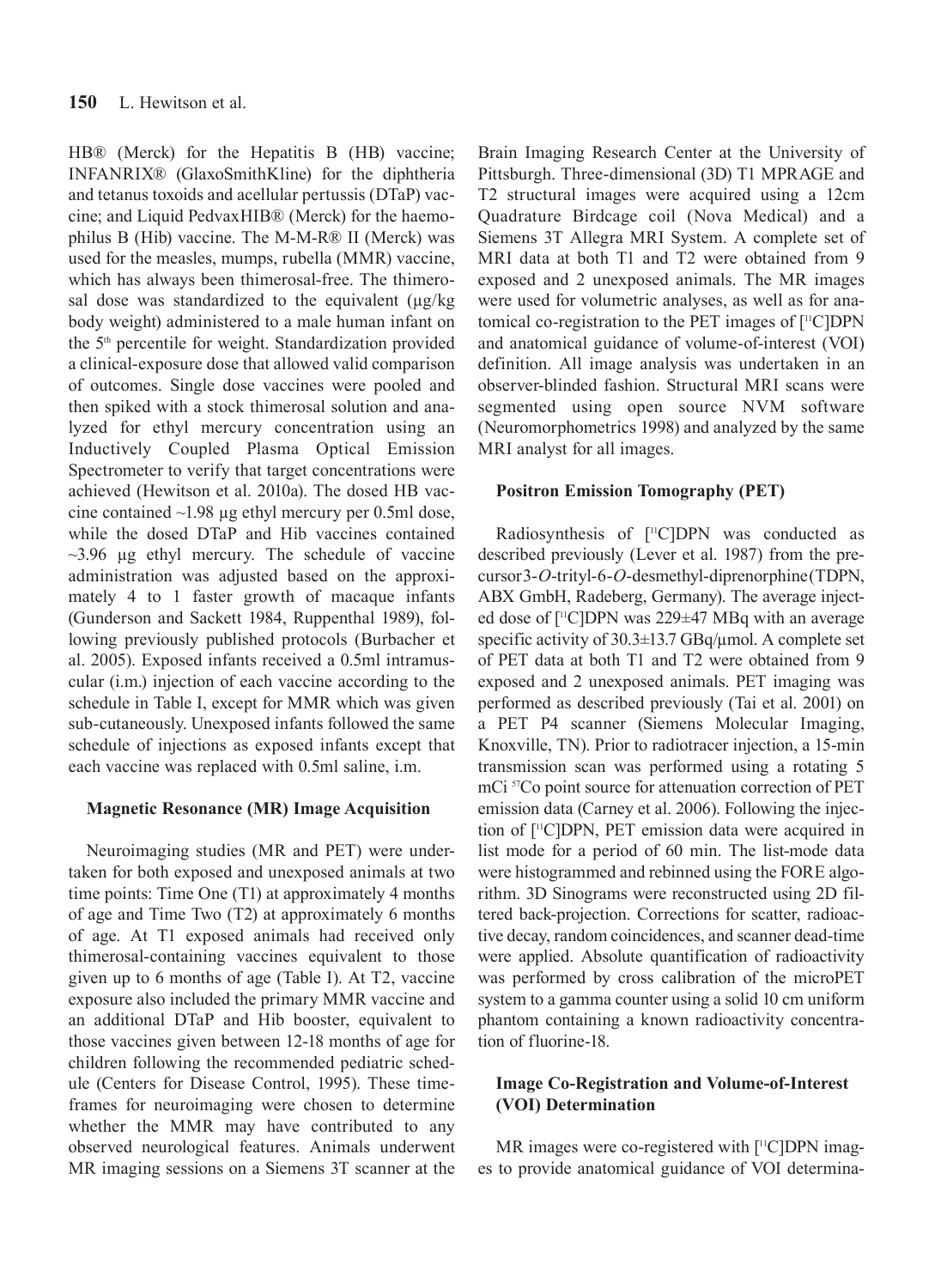tion. Prior to the co-registration procedure, MPRAGE MR datasets were re-sampled to match the voxel dimensions of the PET images. Using the MedX software package (v.3.4.3), MR images were cropped to remove extracerebral structures, and used to establish the reference coordinate system for all subsequent PET scans acquired in each animal. The initial 20 min of the [ 11C]DPN emission data were summed and co-registered to the reference MR image using the Normalized Mutual Information Algorithm (Maes et al. 1996, Studholme et al. 1999) implemented in the PMOD software package (v. 2.85, PMOD Technologies Ltd. Zurich, Switzerland). The dynamic [<sup>11</sup>C]DPN dataset was resliced on a frame-by-frame basis using the transformation from the co-registration process. Serial PET images acquired in the same animal were co-registered to the reference MR image analogously. The quality of the registration was checked by locating common anatomical landmarks in an orthogonal viewer displaying the co-registered PET and MR images. VOIs were defined on a fused image of co-registered MR and PET image datasets using the PMOD data analysis package (Figure 1). Each VOI was defined by hand tracing either unilaterally or bilaterally on three to five contiguous image planes. VOIs were used to sample the dynamic PET datasets to yield regional time-varying measures of radioactivity concentration (time-activity curves [TACs]). Twelve VOIs were defined: brainstem (BST), amygdala (AMY), lateral thalamus (THL; includes lateral thalamic nuclei, anterior and posterior), dorsal caudate (DCD; includes dorsal and middle caudate, comprising the associative striatum), ventral caudate nucleus (VCD; includes ventral caudate, nucleus accumbens, and portions of rostral putamen, comprising the limbic striatum), putamen (PUT; limited to posterior aspects projecting to motor cortex, comprising the motor striatum), pregenual anterior cingulate gyrus (CIN), occipital cortex (OCC; primary visual and calcarine cortices), cerebellum (CER), and a basal forebrain/hypothalamus (BSF, includes high opiate-



Fig. 1. Distribution of [11C]DPN specific binding and MR image co-registration in a representative control infant macaque. Shown are parametric images of binding potential  $(BP_{ND})$  at six levels through the brain (top row, superior to inferior). Also shown are corresponding slices of the animal's MR image (middle row) and a fusion of the  $BP_{ND}$  map and the MR image (bottom row).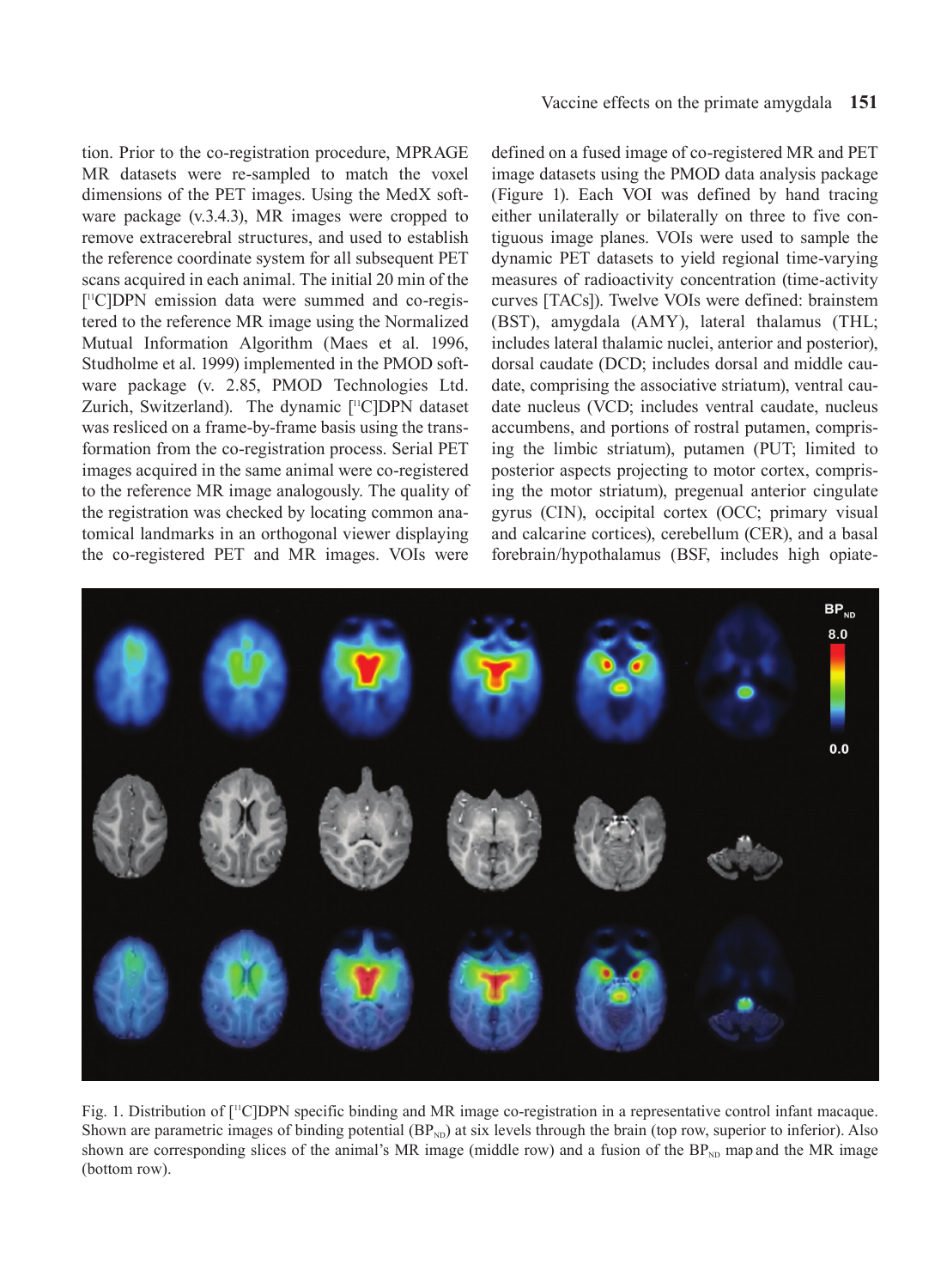binding structures posterior to the optic chiasm, including portions of the substantia innominata, medial and lateral preoptic area of the hypothalamus, and the horizontal and vertical diagonal bands of Broca). Only data for the amygdala are reported in this paper.

## **PET Data Analyses**

The primary outcome measures of the PET data analyses are indices of [11C]DPN-specific binding. Due to the low body mass and blood volume of the young animals used in this study (approximately 1-2 kg at T1), it was not practical to conduct conventional compartmental analyses using arterial input-function data. Rather, we employed fully image-based methods of analysis based on the definition of an anatomical "reference" region devoid of specific binding of radiotracer (Lever et al. 1987). To estimate [11C]DPN-specific binding, two strategies were investigated. The first was the non-invasive Logan graphical analysis or reference Logan plot (rLP); (Logan et al. 1996), which is an extension of the earlier graphical method developed by Logan and colleagues to estimate the regional total radiotracer distribution volume (DV) for reversibly binding radiotracers (Logan et al. 1990). The rLP method was used to derive estimates of the [11C]DPN distribution volume ratio (DVR) and the reference-tissue derived binding potential  $(BP_{ND})$ . Both the DVR and  $BP_{ND}$  outcome measures can be related to the free binding-site pool  $(B<sub>max</sub>)$  and the ligand dissociation constant  $(K<sub>D</sub>)$  (Innis et al. 2007).

The second method estimates radiotracer-specific binding by comparing the radioactivity concentrations between target (receptor-rich) and reference (receptordevoid) regions (Tissue Ratio; TR). Typically, the TR is determined at steady-state kinetics, such that the ratio of radioactivity concentrations between target and reference region maintains a constant value over the selected interval. The DVR outcome is comparable to this Simple TR (target:reference), as both are indices of the ratio of total to non-specific binding. The Specific TR ([target-reference]/reference) is a more representative index of pure specific binding, which is therefore more comparable to the radiotracer BP. This method was initially validated using data from a study using  $[$ <sup>11</sup>C]carfentanil, a  $\mu$ -opiate selective radiotracer, and later applied to [<sup>11</sup>C]DPN studies (Lever et al. 1987). Here, the 50-90 min post-injection interval most closely corresponded to the period of radiotracer steady-state, and was thus selected as the interval over which to evaluate the specific TR (TR\_5090).  $BP_{ND}$ was selected as the preferred outcome measure for the rLP analyses, which was viewed to be most comparable to the specific tissue ratio outcome measure (TR\_5090).

Based upon prior studies, two reference regions, cerebellar cortex (CER) and occipital cortex (OCC), were evaluated for the TR and rLP analyses. OCC has a paucity of μ-opiate receptors (Talbot et al. 2005) but contains low levels of both κ- and δ-opiate receptors (Sparks et al. 2002, Schumann et al. 2004), which would bind the non-selective opiate receptor agent [11C] DPN, and therefore underestimate specific binding. Opioid receptors have also been reported in adult human cerebellum (Schadrack et al. 1999), but not in the infant macaque. In this study, the CER was consistently found to be the lowest region in terms of  $[{}^{11}C]$ DPN-specific binding, and therefore was the most appropriate reference region for this analysis. Data are therefore presented for CER as the reference region only.

## **Statistical Analysis**

In light of evidence of lateralization of amygdala emotional-response patterns (Knight et al. 2005) and functional independence of right and left amygdalae (Irwin et al. 2004), the effect of exposure and time on (a) volume and (b)  $[$ <sup>11</sup>C]DPN binding were undertaken separately for right, left and whole amygdalae. Analyses comprised Generalized Estimated Equation (GEE) modelling which is an extension of the General Linear Model (GLM) for longitudinal non-independent data. GEE modelling also allows evaluation of non-normally distributed data with specified link-functions (Hardin and Hilbe 2003). Normality was assessed using normality plots and the Kolmogorov-Smirnov Test, with Lilliefor's correction. GEE modelling focussed on between- and within-subject factors and covariates on repeated measures of (a) volumetric data and (b)  $[$ <sup>11</sup>C] DPN binding as outcome measures. A factorial model incorporating an 'exposure by time' interaction term was generated for each anatomical region. For analyses using  $[$ <sup>11</sup>C $]$ DPN binding as outcome, the effect of volume was controlled by including mean amygdala volume (left, right or whole, as appropriate) as a covariate. Where interaction terms were significant, main effects, whether statistically significant or not, are included in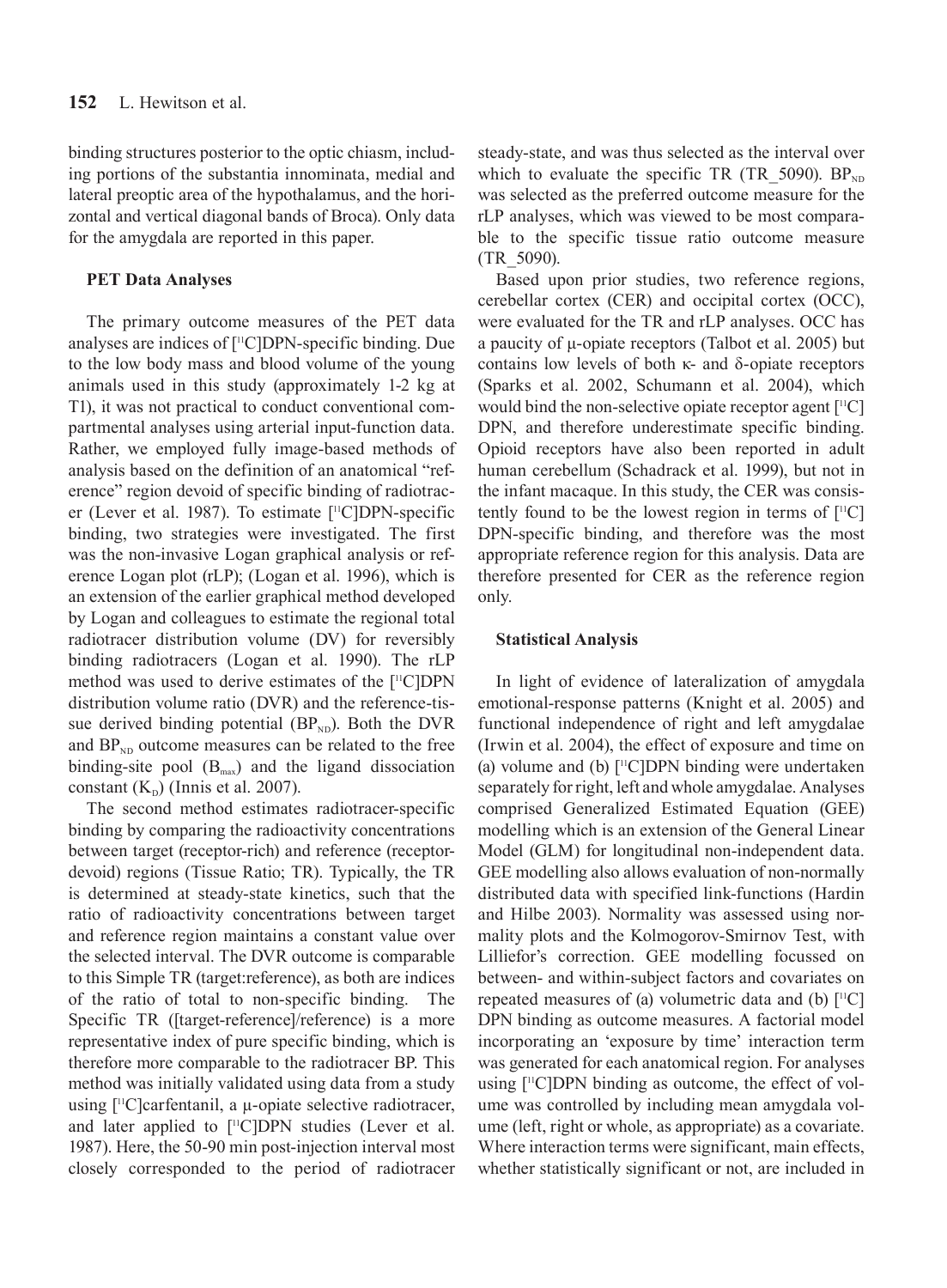the model but are not interpreted (as per standard procedures). All GEE analyses assumed a linear model for the outcome variable, with an identity-link function. All working correlation matrices were defined as 'exchangeable'. GEE analyses provide Wald-Chi Square  $(\chi^2)$  statistics for main effects and interaction terms, together with associated degrees of freedom (df) and *P* values. Pairwise contrasts of Estimated Marginal Means (EMMs) for within- and betweengroup comparisons generated pairwise mean differences with associated 95% Confidence Intervals (CIs), df and *P* values for the group-difference. Post-hoc comparisons used the Sequential Bonferroni correction to minimise the risk of Type One errors associated with multiple comparisons, while also minimising the reduction of power and Type Two errors associated

with classic Bonferroni correction (Nakagawa 2004); df=1 in all analyses. Analyses were carried out using SPSS v.18.

The analyses involve two binary predictors – time (T1 *vs.* T2) and exposure (exposed *vs.* unexposed). A main effect of time, manifested by a significant overall difference in scores between T1 and T2 in the groups as a whole (i.e. regardless of exposure) would represent an overall maturational change with time. A main effect of exposure manifested by a significant difference in the exposed *vs.* unexposed group (regardless of time) would represent a difference between exposed and unexposed animals. An interaction effect between time and exposure, manifested by a significant time by exposure interaction term, would indicate that the effect of time is either mitigated or enhanced by expo-



Fig. 2. Parametric images of [<sup>11</sup>C]DPN-binding potential  $(BP_{ND})$  of the amygdala. [<sup>11</sup>C]DPN-binding potential  $(BP_{ND})$  at the level of the amygdala (indicated by AMY) at Time 1 (T1; left column) and Time 2 (T2; middle column) in representative unexposed (top row) and exposed (bottom row) animals. Corresponding slices from co-registered MR images are shown for anatomical reference (right column). Maturational decline in [<sup>11</sup>C]DPN-binding is seen in the unexposed animal but is not seen in the exposed animal.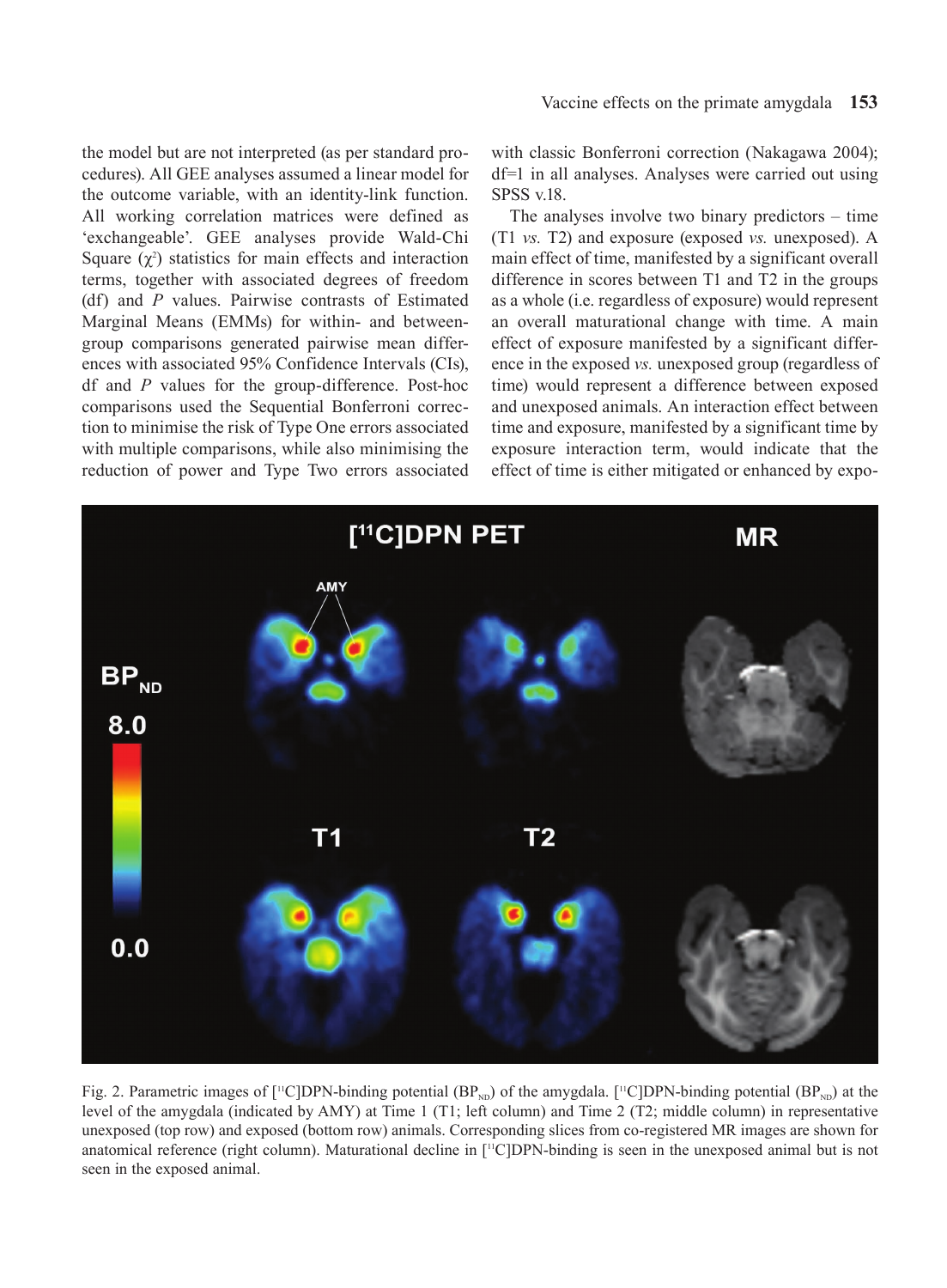sure. In other words it would indicate that the trajectory of maturational change differs between exposed and unexposed animals. In the absence of a significant interaction term, any maturational change would occur at the same rate and in the same direction, regardless of exposure. A significant interaction term would suggest that this is not the case. If for example, maturational change continues in the same direction but is significantly accelerated in one group relative to the other, or if maturational change occurs in a different direction in one group relative to the other, this would be reflected in the strength and significance of the interaction term.

In this study, outcome measurement at T1 occurs approximately 2 weeks prior to the infants receiving their scheduled vaccines at 3-4 months of age (equivalent to 12-16 months in humans; Table I) and outcome measurement at T2 occurs approximately 4-6 weeks after these vaccines are given. A significant 'interaction' term therefore suggests an effect of the vaccines given at 3-4 months of age.

## **RESULTS**

#### **Volumetric analyses of the total brain**

GEE modelling of total brain volume as outcome, with both time (T1 vs. T2) and exposure (exposed vs. unexposed) as binary predictors revealed a significant main effect of vaccine exposure on total brain volume (Wald  $\chi^2$ =4.74; *P*=0.029). The exposed animals had a significantly greater total brain volume independent of time (exposed *vs.* unexposed mean difference = 8020.82 mm3 ; SE = 3683.38; 95% CI = 801.53 to 15240.11; *P*=0.029). There was no significant main effect of time (Wald  $\chi^2$ =1.28; *P*=0.26) and no interaction between time and exposure (Wald  $\chi^2$ =1.46; *P*=0.23). There were no significant differences within groups over time although the increase in volume between T1 and T2 for exposed animals approached significance (Table IIa) and no significant differences in total brain volume in the exposed vs. unexposed animals at either T1 or T2 (Table IIb).

#### **Volumetric analyses of the amygdala**

Total Amygdala Volume

GEE modelling with total amygdala volume as the outcome, exposure and time as factors, and total brain volume as a controlling covariate, indicated that for the exposed group there was a slight, but non-significant increase in total amygdala volume over time (*P=*0.81; Table IIa). In contrast, for the unexposed group there was a significant decrease in total amygdala volume over time (*P*<0.0001; Table IIa). There was no statistically significant difference between groups in total amylgdala volume at either time point. At T1, the mean amygdala volume in the exposed group was slightly lower than in the unexposed although not statistically significant (*P=*1.0; Table IIb). The difference between the groups at T2 was increased, with amygdala volume in the exposed group being higher, but not statistically significant (*P=*0.43; Table IIb).

Not surprisingly, given the different maturational trajectories in exposed vs. unexposed animals, (unexposed decreasing and exposed increasing) there was a statistically significant interaction between exposure and time on total amygdala volume (Wald  $\chi^2$ =10.93; *P=*0.001). However, there were no significant main effects on total amygdala volume of either exposure (Wald  $\chi^2=0.75$ ;  $P=0.39$ ) or time (Wald  $\chi^2=1.14$ ; *P=*0.29).

#### Right Amygdala Volume

As in the amygdala as a whole, after controlling for total brain volume and using time and exposure as factors, there was a statistically significant interaction between time and exposure such that the pattern of change over time in right amygdala volume differed according to exposure status (Wald  $\chi^2$ =13.58; *P*<0.0001). For the exposed group there was a nonstatistically significant increase in right amygdala volume over time (*P=*0.16; Table IIa). For the unexposed group there was a significant drop in right amygdala volume over time (*P*<0.0001; Table IIa). There were no significant main effects on right amygdala volume of either time (Wald  $\chi^2$ =0.06; *P*=0.80) or exposure (Wald  $\chi^2$ =1.11; *P*=0.29). There were no statistically significant differences between exposure groups in right amygdala volume at either time point. As was the case in the amygdala as a5whole, mean volume in the exposed animals at T1 was slightly lower than in the unexposed animals and the difference between the groups at T2 had increased, with volume in the exposed animals being higher, but it was not significant (T1: *P=*0.80; T2: *P=*0.18; Table IIb).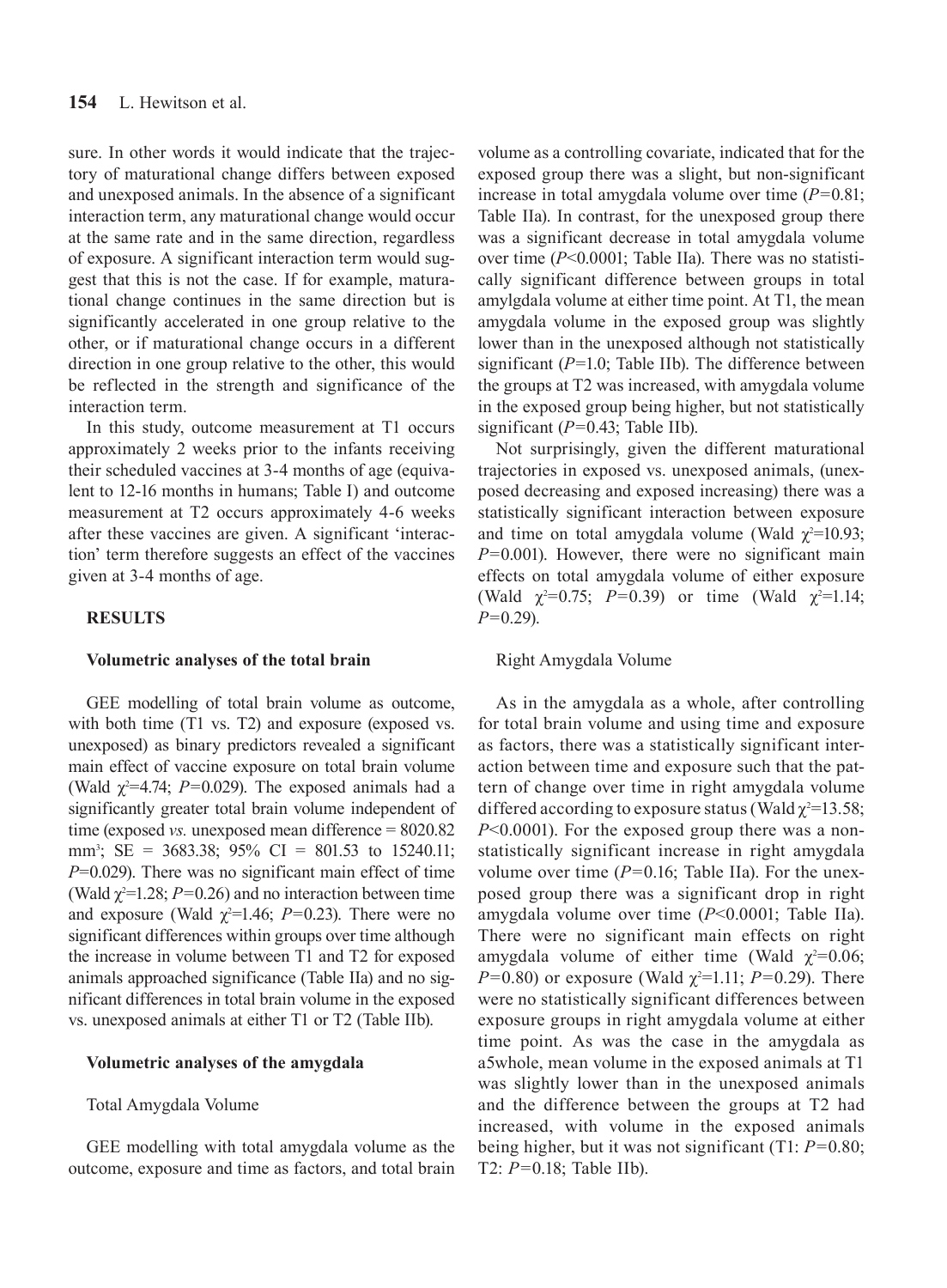|                                                                                                                                                              |                  | $\sim$                     |                     | 0.97           | 0.0001       | 100000                 | 0.0001      |         | 0.0001       | 0.0001       | 0.008                      |
|--------------------------------------------------------------------------------------------------------------------------------------------------------------|------------------|----------------------------|---------------------|----------------|--------------|------------------------|-------------|---------|--------------|--------------|----------------------------|
|                                                                                                                                                              |                  |                            | Higher              | 3989.52        | 71.93        | 27.08                  | 45.40       |         | 0.88         | 0.15         | 2.66                       |
|                                                                                                                                                              |                  | 95% Confidence<br>Interval | Lower               | $-3813.20$     | 18.33        | 6.62                   | 11.26       |         | 0.88         | 0.15         | 0.26                       |
|                                                                                                                                                              |                  | SE                         |                     | 1990.52        | 10.17        | 3.88                   | 6.47        |         | 0.00009      | 0.0001       | 0.46                       |
|                                                                                                                                                              |                  | Difference<br>Mean         |                     | 88.16          | 45.15        | 16.85                  | 28.33       |         | 0.88         | 0.15         | 1.46                       |
|                                                                                                                                                              |                  |                            | $\Gamma$            | 78097.05       | 141.29       | 70.83                  | 71.17       |         | 5.10         | 5.65         | 4.64                       |
|                                                                                                                                                              |                  | Unexposed                  | $\overline{\Box}$   | 78185.22       | 186.62       | 87.68                  | 99.50       |         | 5.99         | 5.80         | 6.11                       |
|                                                                                                                                                              |                  | $\mathbf{r}$               |                     | 0.06           | $\rm 0.81$   | 0.16                   | $1.00\,$    |         | $1.00\,$     | 1.00         | $1.00\,$                   |
|                                                                                                                                                              |                  |                            | Higher              | 58.65          | 67.97        | 42.47                  | 30.35       |         | 1.00         | 1.13         | 1.10                       |
|                                                                                                                                                              |                  | 95% Confidence<br>Interval | Lower               | $-5316.71$     | 21.96        | 3.92                   | $-22.93$    |         | $-1.10$      | $-0.58$      | $-1.84$                    |
|                                                                                                                                                              |                  | SE                         |                     | 1043.42        | 8.00         | 00.6                   | 11.13       |         | 0.41         | 0.33         | 0.57                       |
| Within Group Differences Over Time Between Exposed and Unexposed Animals Giving Estimated Marginal Mean Differences, Standard Errors (SE) and 95% Confidence |                  | Difference<br>Mean         |                     | $-2629.03$     | 23.00        | 19.28                  | 3.71        |         | $-0.05$      | 0.27         | $-0.37$                    |
|                                                                                                                                                              |                  |                            | $\Gamma$            | 87476.46       | 198.80       | 102.09                 | 96.69       |         | 5.67         | 5.55         | 5.77                       |
|                                                                                                                                                              |                  | Exposed                    | $\overline{\Gamma}$ | 84847.44       | 175.79       | 82.82                  | 92.98       |         | 5.62         | 5.83         | 5.40                       |
|                                                                                                                                                              | Intervals (CIs). | Volume                     |                     | Brain<br>Total | Total<br>Amy | Right<br>$_{\rm{Amy}}$ | Amy<br>Left | Binding | Total<br>Amy | Right<br>Amy | $\mbox{{\sc And}}$<br>Left |

Table IIa

Vaccine effects on the primate amygdala **155**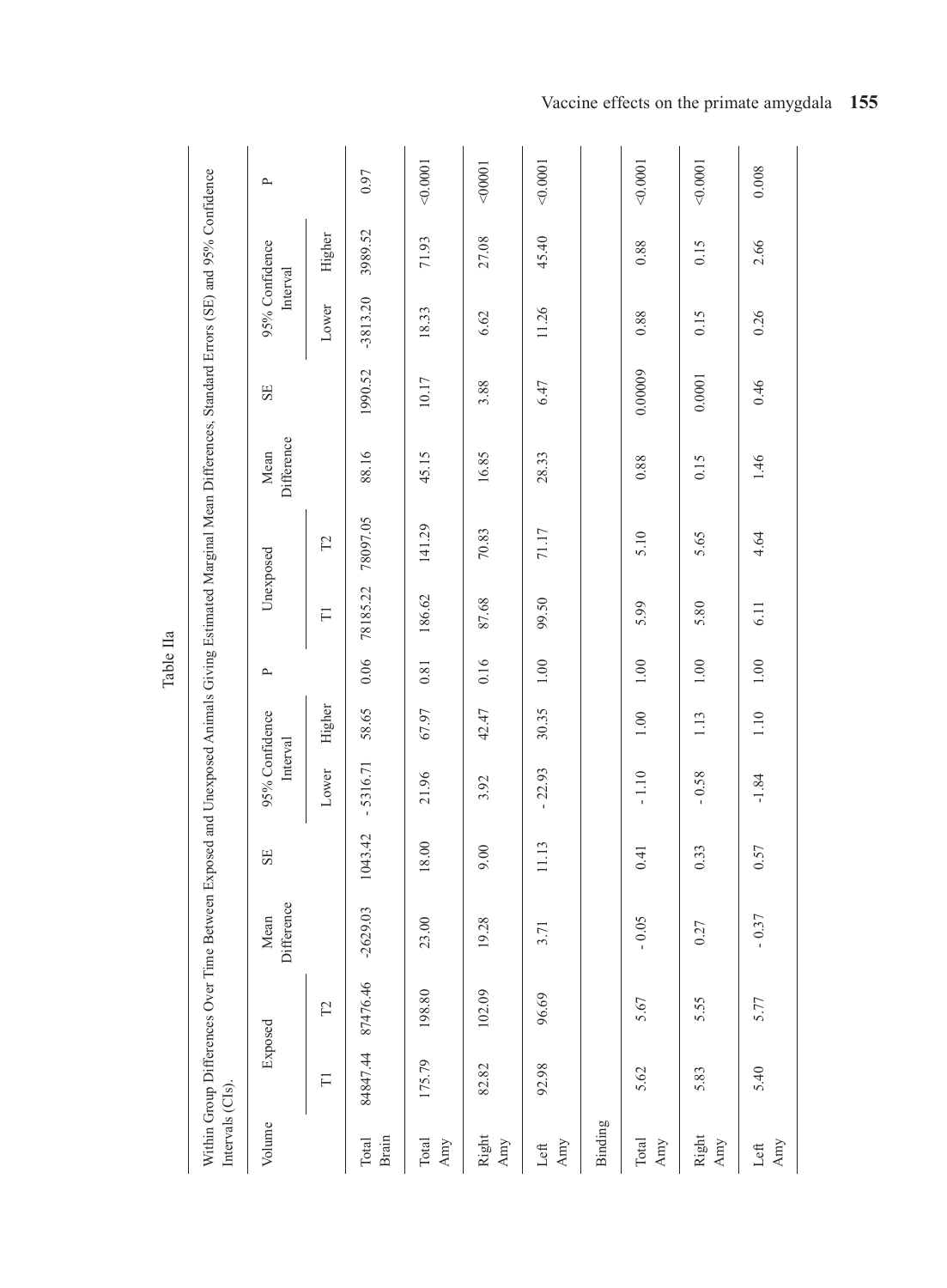|                                 | Time One | Between Group Differences at Time Points One and<br>Mean | SE      | 95% Confidence |         | Table IIb<br>$\sim$ |          | Two Giving Estimated Marginal Mean Differences, Standard Errors (SE) and 95% Confidence Intervals (CIs)<br>Time Two | Mean       | SE      | 95% Confidence |          | $\mathbb{\Delta}$ |
|---------------------------------|----------|----------------------------------------------------------|---------|----------------|---------|---------------------|----------|---------------------------------------------------------------------------------------------------------------------|------------|---------|----------------|----------|-------------------|
| Difference                      |          |                                                          |         | Interval       |         |                     |          |                                                                                                                     | Difference |         | Interval       |          |                   |
| Unexposed<br>Exposed            |          |                                                          |         | Lower          | Higher  |                     | Exposed  | Unexposed                                                                                                           |            |         | Lower          | Higher   |                   |
| 6662.22<br>78185.22<br>84847.44 |          |                                                          | 3080.87 | $-1032.88$     | 1432    | 0.12                | 87476.46 | 78097.05                                                                                                            | 9379.41    | 4490.91 | $-1837.56$     | 20596.38 | 0.12              |
| 11.37<br>186.62<br>175.79       |          |                                                          | 22.34   | $-38.70$       | 61.43   | $1.00\,$            | 199.03   | 141.29                                                                                                              | 56.79      | 33.12   | $-28.52$       | 142.11   | 0.43              |
| 4.87<br>87.68                   |          |                                                          | 0.89    | 19.53          | 29.27   | 0.80                | 102.09   | 70.83                                                                                                               | 31.26      | 15.58   | $-7.67$        | 70.18    | 0.18              |
| 6.51<br>99.50                   |          |                                                          | 2.71    | $-23.91$       | 36.93   | 1.000               | 92.98    | 71.17                                                                                                               | 25.53      | 18.35   | $-21.74$       | 72.79    | 0.82              |
|                                 |          |                                                          |         |                |         |                     |          |                                                                                                                     |            |         |                |          |                   |
| $-0.37$<br>5.99                 |          |                                                          | 07      | $-3.12$        | 2.38    | $1.00\,$            | 5.67     | 5.10                                                                                                                | 0.56       | Ξ       | $-2.27$        | 3.39     | 1.00              |
| 0.03<br>5.80                    |          |                                                          | .26     | $-3.20$        | 3.26    | 1.00                | 5.55     | 5.65                                                                                                                | $-0.95$    | 1.20    | $-3.20$        | 3.01     | $1.00\,$          |
| 0.71<br>6.11                    |          |                                                          | 92      | 1.66           | $-3.08$ | 1.00                | 5.77     | 4.65                                                                                                                | 1.12       | 1.07    | $-1.63$        | 3.89     | 1.00              |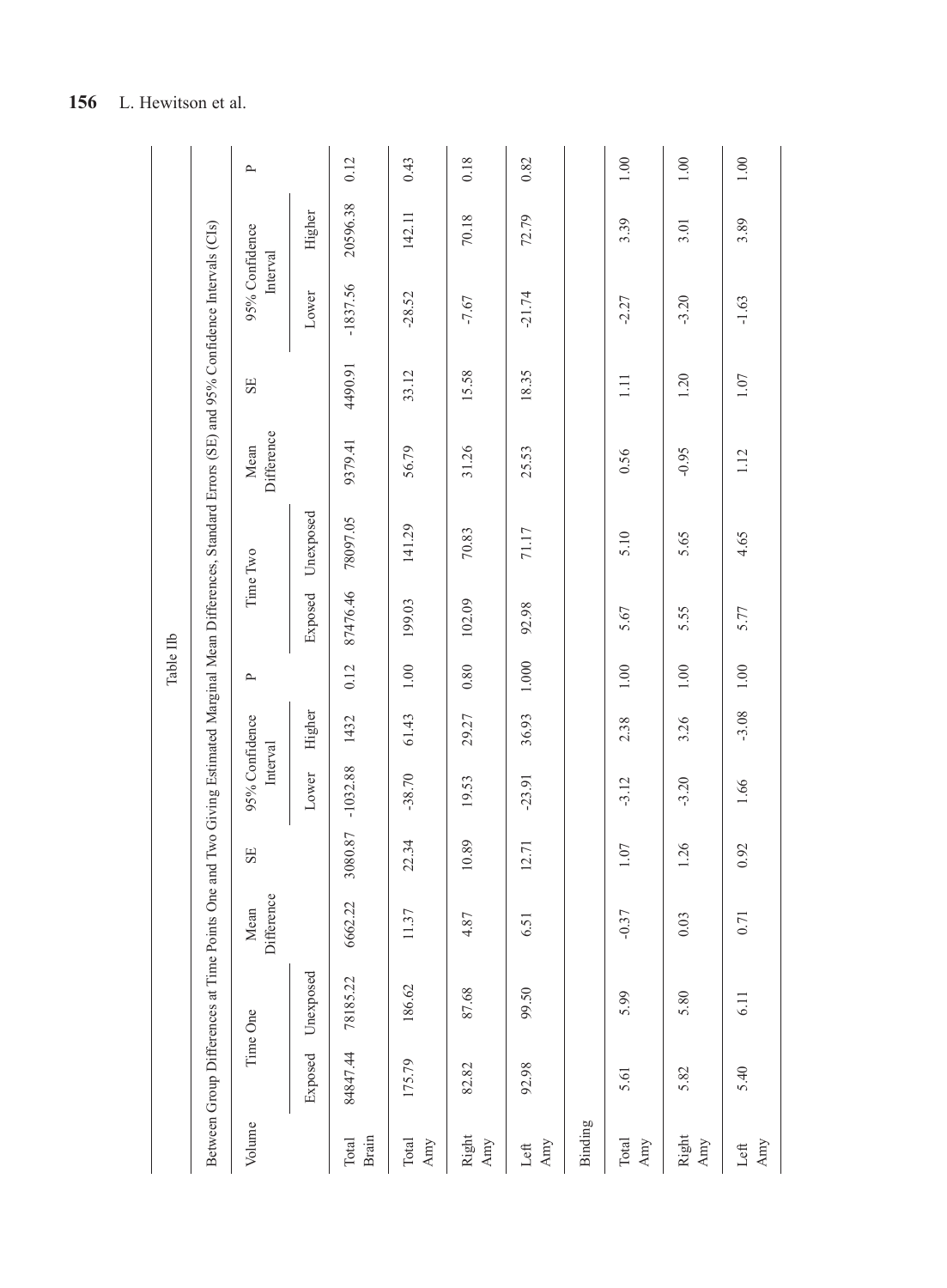#### Left Amygdala Volume

For the exposed animals there was an increase in left amygdala volume over time, although this was not statistically significant (*P=*1.0; Table IIa). In contrast, for the unexposed animals there was a significant decrease in left amygdala volume from T1 to T2 (*P*<0.0001; Table IIa). As was the case in the amygdala as a whole, and in the right amygdala, mean volume in the exposed animals at T1 was slightly lower than in the unexposed animals and the magnitude of this difference at T2 had increased, with volume in the exposed animals being greater, but still not significantly so (T1: *P=*1.0; T2: *P=*0.82; Table IIb).

Overall, these data indicate that there was a statistically significant interaction between time and exposure on left amygdala volume, such that the pattern of change over time differed according to exposure (Wald χ2 =6.29; *P=*0.01). While there was no significant main effect of exposure on left amygdala volume (Wald  $\chi^2$ =0.43; *P*=0.51), the main effect of time approached significance (Wald  $\chi^2$ =3.61; *P*=0.06).

## PET data analyses of region-specific [<sup>11</sup>C]DPN**binding in macaque brain**

 [11C]DPN was found to readily enter the infant primate brain (Figure 1) and to distribute in a manner that was consistent with specific radiotracer binding, and the known distribution of opiate receptors in the primate brain (Wamsley et al. 1982). CER was consistently the lowest region in terms of [11C]DPN retention and therefore the most appropriate reference tissue. TRs determined 50-90 min post-injection approached a constant value in regions of low-to-mid receptor density, but sometimes failed to reach a plateau in regions of high receptor-density. This may be attributable to the effects of anesthesia, which may slow metabolism and result in slower radiotracer clearance. It was anticipated that the TR\_5090 measures would underestimate specific binding in regions with high opioidreceptor density. While the application of the rLP method has not been previously reported for [11C]DPN, here the linearity condition was consistently met in all regions ( $r^2 > 0.98$ ). BP<sub>ND</sub> values determined using rLP with CER as reference  $(rLP_{CER})$  were found to be comparable to those determined in prior compartmental analyses of [11C]DPN in humans (Sadzot et al. 1991, Schadrack et al. 1999).

In general, all measures of specific binding showed a similar rank order in their respective specificbinding measures. The regions found to possess the highest specific binding of [<sup>11</sup>C]DPN were consistently the chiasmatic area, the medial thalamus, and amygdala. The brainstem, striatal regions (VCD, DCD, PUT), and lateral thalamus were intermediate,



Fig. 3. [<sup>11</sup>C]DPN binding potential(BP<sub>ND</sub>)values in the amygdalae. [<sup>11</sup>C]DPN binding potential (BP<sub>ND</sub>) values (raw mean+1 SD) in left, right and total amygdalae at T1 and T2 in exposed and unexposed animals determined using the Logan Reference Plot and the cerebellar cortex reference region rLP(CER).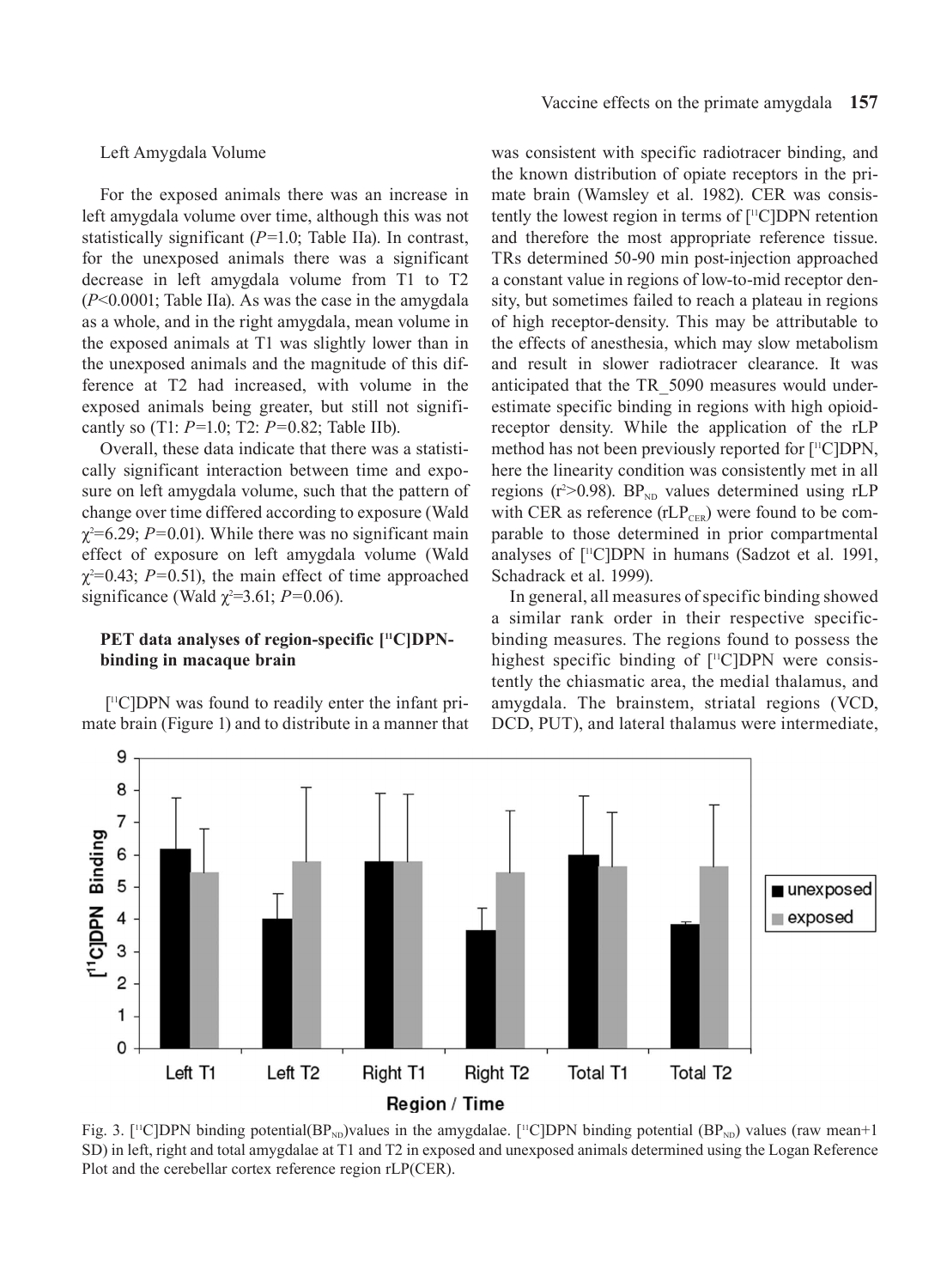## **158** L. Hewitson et al.

while the frontal cortex and cingulate showed the lowest levels of [<sup>11</sup>C]DPN-specific binding. In general, the use of OCC as reference yielded a bias towards lower indices of specific binding for both the rLP and TR\_5090 analyses, likely due to a small component of specific binding present in OCC. While the methods produced outcomes that were highly correlated, regardless of which reference tissue was selected (CER or OCC), the TR-based methods were more variable than the rLP methods (Table III). Overall, therefore, the  $rLP_{CER}$  BP outcome measure was determined to be superior in terms of bias and variability, and analyses below are presented for this method. No correlation between the specific binding measures in any brain region and the injected mass or injected mass per kg of diprenorphine was observed, suggesting that variations in the *in vivo*-specific-binding [<sup>11</sup>C]DPN were unrelated to the carrier mass of diprenorphine in the radiopharmaceutical injectate.

| Method              |                     | DCD  | <b>VCD</b> | PUT  | LT   | MT   | FC   | $\mathbf{A}\mathbf{C}$ | <b>BSM</b> | <b>AMY</b> | <b>BF</b>      |
|---------------------|---------------------|------|------------|------|------|------|------|------------------------|------------|------------|----------------|
| $rLP$ (CER)*        | M                   | 2.97 | 4.49       | 2.29 | 3.08 | 6.19 | 1.43 | 2.32                   | 4.72       | 5.69       | 7.03           |
|                     | ${\rm SD}$          | 0.84 | 1.04       | 0.53 | 0.98 | 1.3  | 0.6  | 0.71                   | 1.03       | 1.62       | 1.85           |
|                     | <b>CV</b><br>$(\%)$ | 28.3 | 23.2       | 23   | 32   | 20.9 | 42.1 | 30.8                   | 21.7       | 28.5       | 26.3           |
| $rLP(OCC)*$         | mean                | 1.53 | 2.36       | 1.11 | 1.54 | 3.41 | 0.5  | 1.06                   | 2.49       | 2.94       | 3.75           |
|                     | std.<br>dev         | 0.57 | 0.75       | 0.38 | 0.69 | 1.17 | 0.15 | 0.23                   | 0.74       | 1.2        | 1.53           |
|                     | <b>CV</b><br>$(\%)$ | 37.7 | 31.9       | 34.5 | 44.8 | 34.2 | 30   | 21.5                   | 29.7       | 40.8       | 40.7           |
| TR 5090<br>$(CER)*$ | mean                | 3.9  | 5.51       | 2.98 | 4.02 | 7.3  | 1.92 | 3.06                   | 5.84       | 6.0        | 7.38           |
|                     | std.<br>dev         | 1.07 | 1.47       | 0.78 | 1.51 | 2.26 | 0.74 | 0.97                   | 1.41       | 2.09       | 2.61           |
|                     | <b>CV</b><br>$(\%)$ | 27.4 | 26.8       | 26.2 | 37.4 | 30.9 | 38.7 | 31.7                   | 24.1       | 34.8       | 35.3           |
| TR_5090<br>$(OCC)*$ | mean                | 1.89 | 2.83       | 1.33 | 1.94 | 3.9  | 0.66 | 1.33                   | 3.02       | 3.17       | $\overline{4}$ |
|                     | std.<br>dev         | 0.74 | 0.97       | 0.48 | 0.91 | 1.54 | 0.2  | 0.33                   | 0.96       | 1.47       | 1.93           |
|                     | <b>CV</b><br>$(\%)$ | 39.1 | 34.2       | 36.2 | 46.8 | 39.4 | 29.9 | 24.9                   | 31.8       | 46.5       | 48.1           |

Table III

Baseline PET Imaging Outcome Measures for All Animals.\*Outcome measures represents non-displaceable binding potential (BP<sub>ND)</sub> computed from direct estimation of the distribution volume ratio (DVR), such that BP<sub>ND</sub> = DVR –1, measured by reference Logan plot (rLP) and tissue ratio (TR). Structures: (CER) Cerebellum; (OCC) Occipital Cortex; **(**DCD) Dorsal Caudate; (VCD) Ventral Caudate; (PUT) Putamen; (LT) Lateral Thalamus; (MT) Medial Thalamus; (FC) Frontal Cortex; (AC) Anterior Cingulate: (BSM) Brainstem; (AMY) Amygdala; (BSF) Basal Forebrain.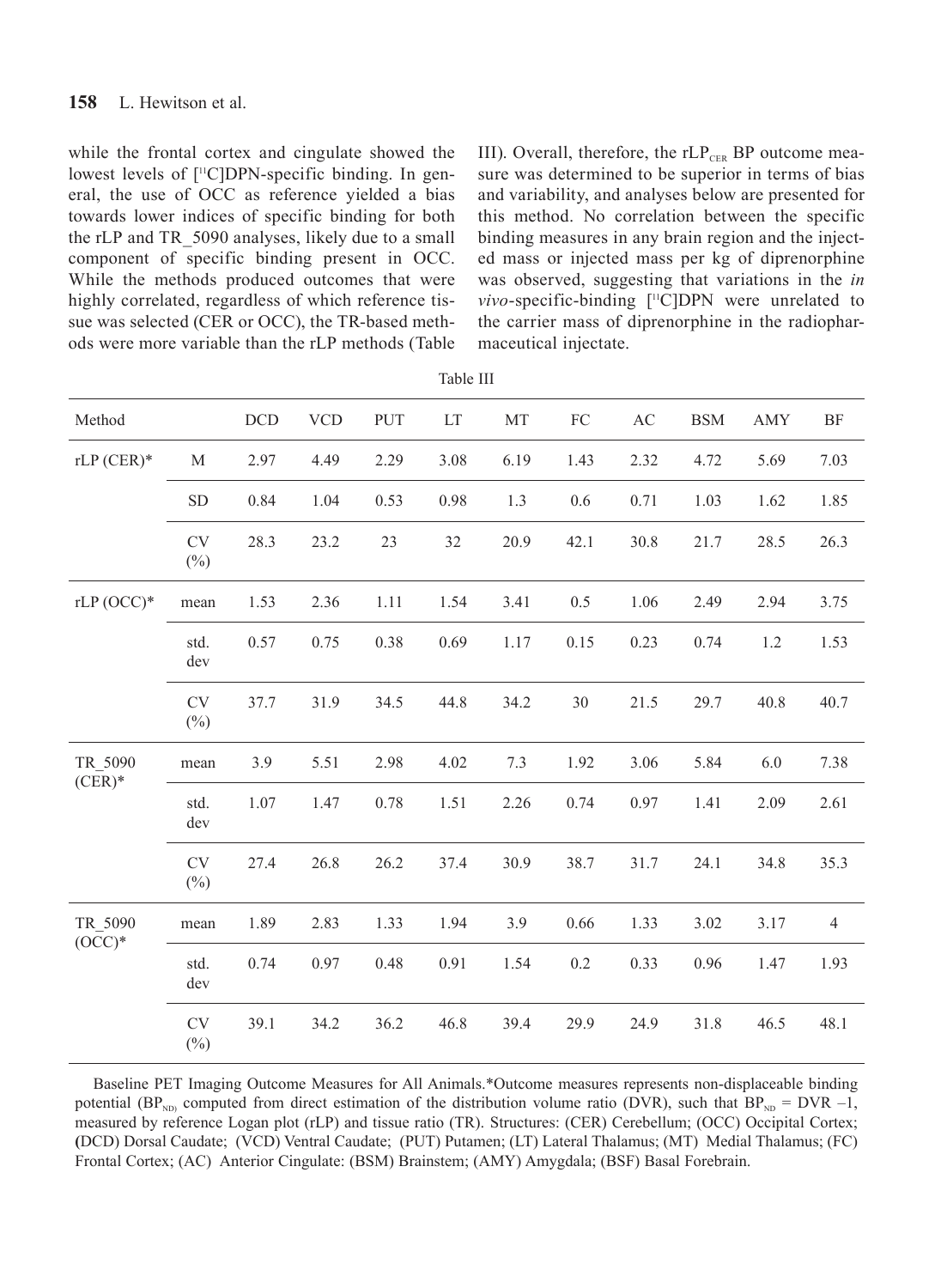# **[11C]DPN binding is influenced by vaccine exposure and amygdala volume**

GEE analyses evaluating the impact of vaccine exposure on overall [<sup>11</sup>C]DPN-binding over time, whilst controlling for amygdala volume, revealed a number of significant observations. In exposed animals, mean [11C]DPN binding remained relatively stable over time compared with unexposed animals, which exhibited a maturational decrease in [<sup>11</sup>C]DPN binding (Figure 3). Figure 4 shows left (A) and right (B) amygdala volume, together with left (C) and right (D) amygdala binding, by time and exposure. Interactions between variables are shown by non-parallel lines on the interaction graphs. Whether the interaction is statistically significant depends on the degree to which the lines are non-parallel. Figures 4A-C illustrate significant interactions between time and exposure for left and right amygdala volume (A-B) and for left amygdala binding (C), indicating that maturational effects operate differently in exposed vs. unexposed animals with regard to volumetric change in the amygdala as a whole, and with regard to  $[$ <sup>11</sup>C]DPN binding in the left amygdala alone.

# **Total Amygdala [11C]DPN Binding**

For the total amygdala there was no main effect of time (Wald  $\chi$ 2=0.98; *P*=0.32) or exposure (Wald χ2 =0.001; *P=*0.97) on [11C]DPN binding, and no significant interaction between time and exposure (Wald  $\chi^2$ =0.78; *P*=0.38). The data do indicate a differential lateral effect of time according to exposure status on [11C]DPN binding which is best described by considering the left and right amygdala separately below).

## **Left Amygdala [11C]DPN Binding**

There was a significant interaction between time and exposure on  $[$ <sup>11</sup>C]DPN binding in the left amygdala (Wald  $\chi^2$ =11.82; *P*=0.001). This indicates that, after controlling for left amygdala volume and the independent effects of time and exposure, the pattern and degree of change over time in [11C]DPN binding in the left amygdala varied according to exposure status. In the unexposed group there was a significant decrease over time (*P=*0.008; Table IIa). In contrast, in the exposed group there was a non-significant increase

over time, (*P=*1.0). No other pairwise differences approached significance either within or between groups (*P=*1.0; Table IIa and b). For the left amygdala there was no main effect on [11C]DPN binding of either time (Wald  $\chi^2$ =1.52; *P*=0.22) or exposure (Wald  $\chi^2$ =0.05; *P=*0.83).

## **Right Amygdala [11C]DPN Binding**

For the right amygdala there was no main effect of either time (Wald  $\chi^2$ =1.83; *P*=0.18) or exposure (Wald χ2 <0.0001; *P=*1.0) on [11C]DPN binding, and no significant interaction between time and exposure (Wald  $\chi^2$ =0.04; *P*=0.84) with a decrease in both exposed (*P=*1.0) and unexposed (*P=*0.0001) groups. While the decrease was statistically significant in the unexposed group, the concomitant decrease in the exposed group meant that the maturational trajectory of binding was not significantly different between the groups (Table IIa).

In summary, at T1 there was a significant effect of exposure on total brain volume (exposed > unexposed), but no difference in amygdala volume between groups. Changes occurring between T1 and T2 include a differential change in total amygdala volume between groups (a significant decrease in unexposed animals compared with a non-significant increase in exposed animals) after adjustment for total brain volume, and an increase in [11C]DPN binding in left amygdala compared with a decrease in binding in unexposed animals, after adjusting for amygdala volume.

## **DISCUSSION**

The structural and functional CNS alterations identified here provide a model to study the impact of early environmental exposures on primate neurodevelopment. While, as a pilot study, the size of the study groups limits the strength of the conclusions that can be drawn, the use of statistical modeling and repeated measures contributed to the study's power and increased the accuracy of the estimates. Volumetric analyses identified significantly greater total brain volume in exposed compared with unexposed animals at both measured time points. These results raise the possibility that multiple vaccine exposures during the previous 3-4 months may have had a significant impact on brain growth and development. However, for the amygdala, volumetric and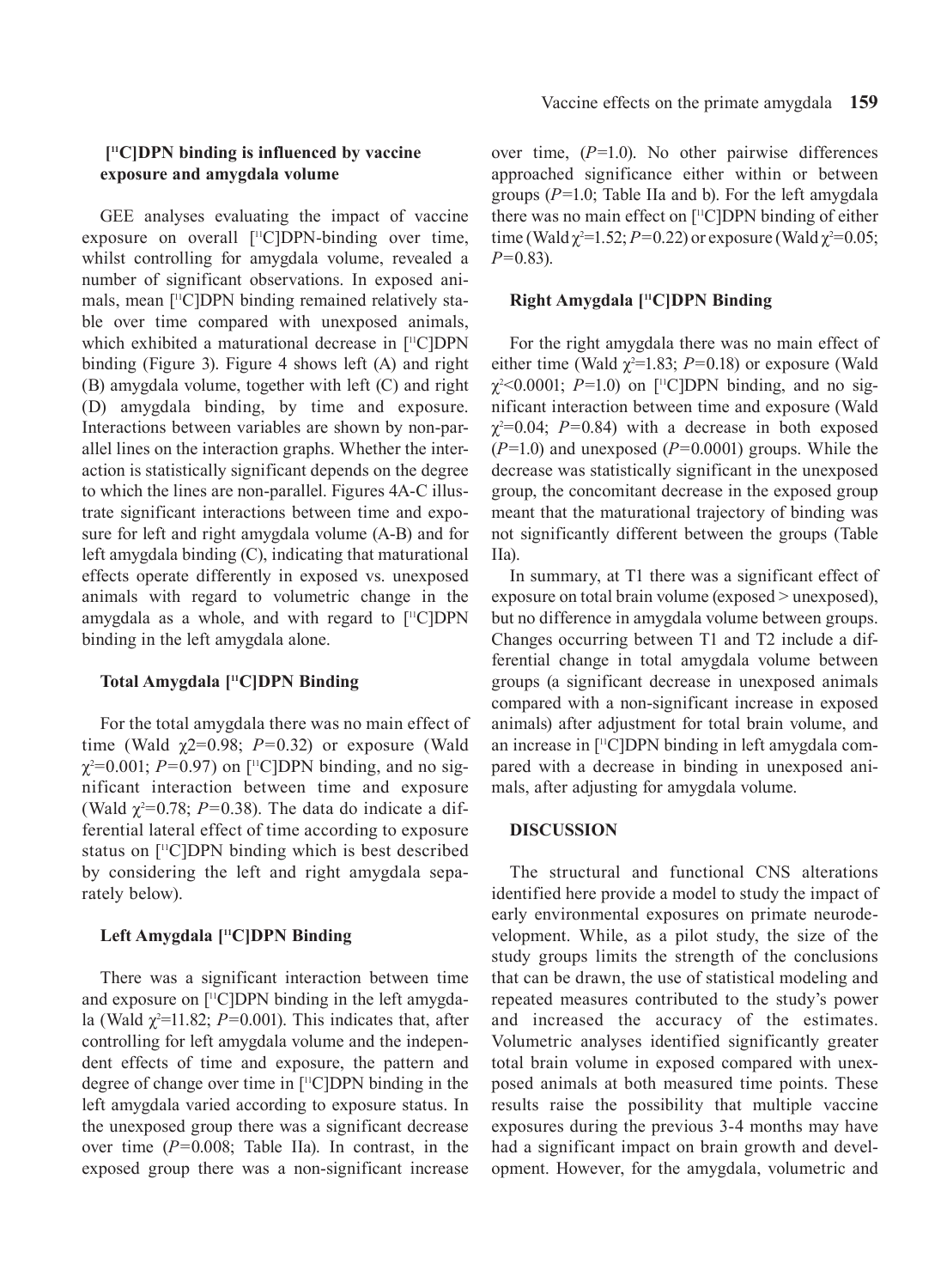# **160** L. Hewitson et al.

[ 11C]DPN binding differences between groups appeared to be a function of more recent vaccine exposures, the primary MMR vaccine and the DTaP and Hib boosters given between T1 and T2. The functional observations on the differential avidity of the amygdala for [<sup>11</sup>C]DPN after vaccine exposure are novel and require further study.

Interestingly, a rapid increase in total brain volume between 6 and 14 months is generally considered to be a consistent finding for many children with an Autism Spectrum Disorder (ASD) ( Piven et al. 1995, Courchesne et al. 2001, Sparks et al. 2002), although this effect may be age-related ( Courchesne et al. 2001, Aylward et al. 2002) and cannot be used as a biomarker for the disor-



Fig. 4. Raw mean values; interaction charts of time by exposure in volume (A-B) and binding (C-D) for the left (A, C) and right (B, D) amygdala. Exposed animals represented by a dashed line; Unexposed animals represented by a solid line.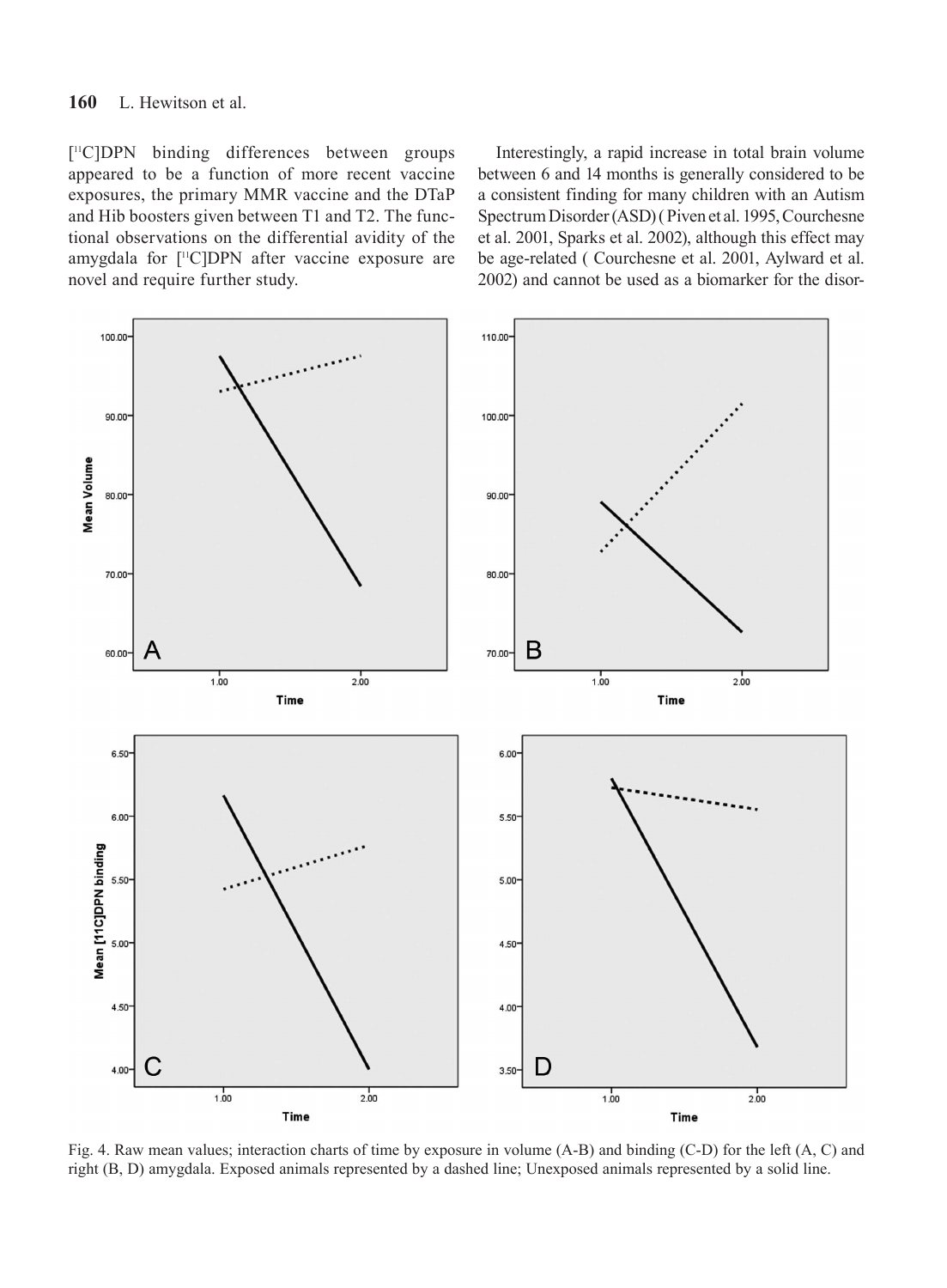der (Herbert 2005). An enlarged brain volume may be due to a failure in programmed cell death or 'neuronal pruning', a process which rids the brain of abnormally functioning neural connections and optimizes coordinated neural functioning (Huttenlocher and Dabholkar 1997). When pruning fails to function, as may be the case in ASD, brain size will increase and neural connectivity will be decreased (Hill and Frith 2003).

Neuropathological and neuroimaging studies of individuals with an ASD, a condition in which social functioning is often severely impaired (Schultz 2005), have provided growing evidence of a central role for the amygdala (Amaral et al. 2008, Kleinhans et al. 2009). Cross-sectional studies that have stratified individuals with ASD by age and behavioral phenotype have shown that the amygdala is enlarged in younger children compared with neurotypical controls, rapidly achieves adult size in childhood, and therefore does not undergo the growth pattern observed during normal male adolescence (Schumann et al. 2004). Several studies have also demonstrated an increase in amygdala volume in young children, with the amygdala typically enlarged by approximately 15% relative to age-matched control subjects (Sparks et al. 2002, Schumann et al. 2004, Mosconi et al. 2009, Schumann et al. 2009). In the present study, amygdala volumes were significantly increased in the vaccine exposed animals relative to the unexposed animals at T2.

The data suggest that vaccine exposure may be associated with significant disturbances in central opioidergic pathways in this model. An important role for opioid ligand–receptor interactions in neuro-ontogeny and behavior is recognized during pre- and post-natal development (Zagon and McLaughlin 1985). It has been proposed that the presence of endorphines and exorphines - the latter of dietary origin - may contribute to some behavioral symptoms reported in ASD (Reichelt et al. 1981, Gillberg 1995). Neonatal assessments of this same cohort of primates previously identified significant delays in the acquisition of neonatal reflexes (Hewitson et al. 2010a) and behavioral deficits in tests of cognitive function between 5-8 months of age (Hewitson et al. 2010b) in exposed animals when compared with controls. However, the complexity of these interactions limits any inferences with respect to the precise relationship between structural and functional changes in the amygdala and the previously reported neurodevelopmental and neurobehavioral differences.

With respect to maturational changes in the amygdala, there is substantial evidence of a central role for endogenous opioid systems in regulating the structural development of the nervous system, with reported effects upon cellular proliferation, migration, differentiation, and growth (reviewed by Zagon et al. 1982). The majority of these findings have come from the experimental administration of opioid antagonists to rats during critical phases of brain development. The observed effects were dependent on dose and duration of receptor-antagonist interaction, with paradoxical effects of sustained opioid receptor blockade compared with temporary blockade, underscoring the complexity of the developing central nervous system. Maturational changes seen in the experimental setting may be relevant to the observed decline in  $[$ <sup>11</sup>C]DPN-binding in the unexposed animals over time. In rats, [MET5]-enkephalin, β-endorphin, and opioid-receptor levels in the cerebellum reached their highest level in the first few weeks post-partum, and subsequently declined to low levels (Tsang et al. 1982, Zagon and McLaughlin 2004). Others have demonstrated a significant 2- to 4-fold decrease in the concentration of opiate receptors in human fetal brain tissue during the last trimester of pregnancy (Kinney et al. 1990). This may be attributable to a normal process of programmed neuronal apoptosis that can extend into infancy, and is consistent with the enlarged amygdala volume and [11C]DPN-binding in exposed animals over time that was observed here.

The absence of significant change in amygdala  $[$ <sup>11</sup>C] DPN binding in exposed animals over time may be attributable to a number of factors. These include the maintenance of a relatively constant absolute number of receptors, an increased occupancy of a reduced number of receptors due to an increase in endogenous and/or exogenous opioid ligands, or an increase in receptor avidity. Receptor avidity is not a direct measure of opioid receptor density, but rather a measure of both the intrinsic bindingconstant and the number of unoccupied opioid receptors (Cohen et al. 1998) and thus, the results might reflect both direct and indirect effects on opioid receptor occupancy. The dynamics of any interaction of this exorphine with amygdala receptors might be relevant to the current findings. Interestingly, a recent report by Hume and colleagues showed the *in vivo* binding of [11C]DPN to be insensitive to competition by acute pharmacologic doses of several potent opiate agonists, such as oxycodone (μ- and κ-opiate) and morphine (μ-opiate), but extremely sensitive to buprenorphine  $(\sim 90\%$  reduction in [<sup>11</sup>C]DPN binding), which is a partial agonist of the μ-opioid receptor and an antagonist of the  $\kappa$  and  $\delta$  opioid receptors (Hume et al.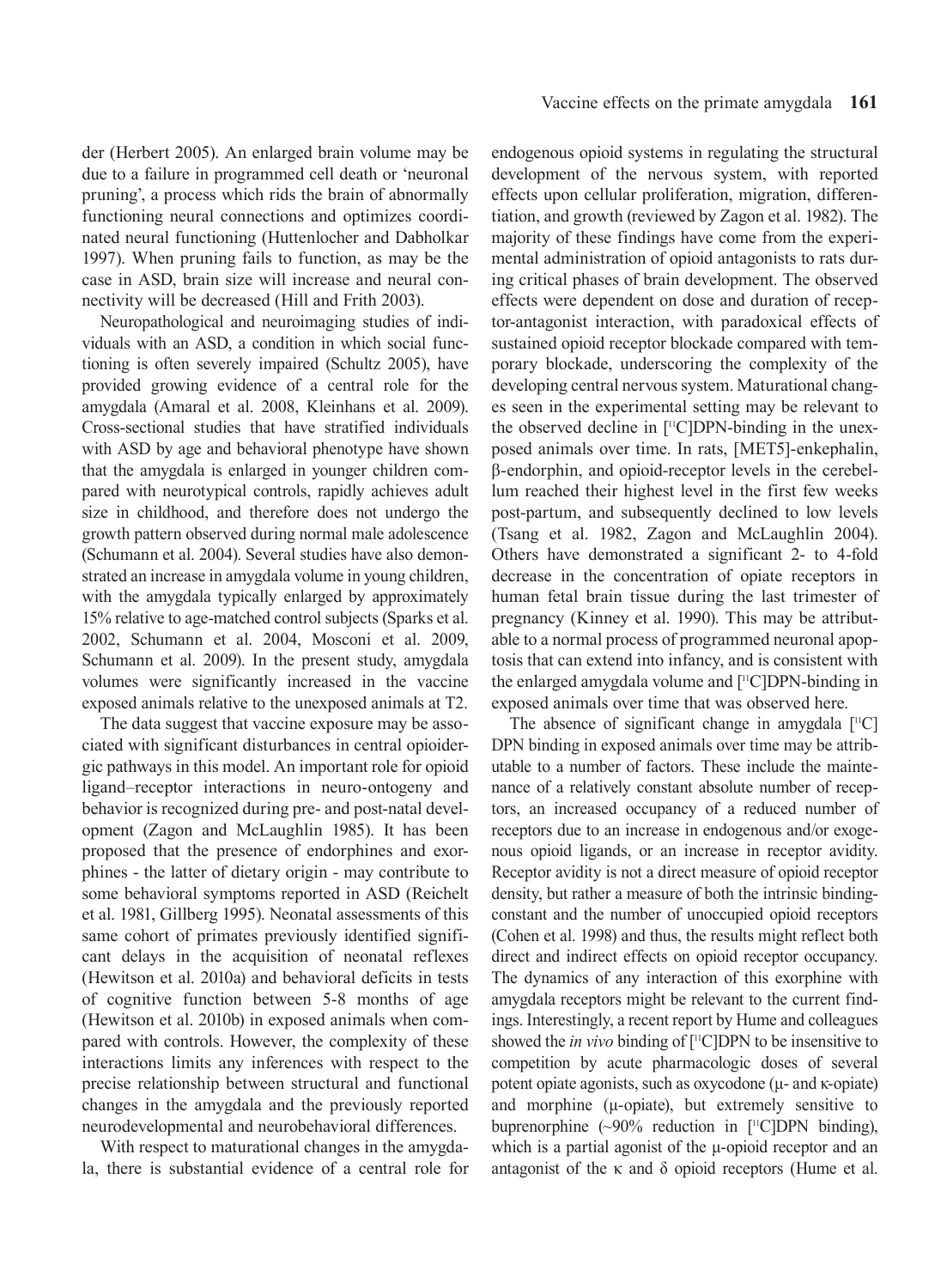2007). Chronic administration of opioid antagonists has been reported to increase central opioid receptors (Van Bockstaele et al. 2006). If, for example, exorphines such as β-caseomorphine have a role in this model, either acting as partial or selective antagonists, or they exert a negative effect on endogenous opioidergic systems (LaBella et al. 1985), they might inhibit a maturational decline in opioid receptors and account for the sustained avidity of the amygdala for  $[$ <sup>11</sup>C $]$ DPN in exposed animals. How these effects could be potentially mediated by vaccine exposure is not known. Additional histologic and molecular analyses of the amygdala may provide mechanistic insights.

# **CONCLUSIONS**

In this pilot study, infant macaques receiving the recommended pediatric vaccine regimen from the 1990's displayed a different pattern of maturational changes in amygdala volume and differences in amygdala-binding of [11C]DPN following the MMR/DTaP/Hib vaccinations between T1 and T2 compared with non-exposed animals. There was also evidence of greater total brain volume in the exposed group prior to these vaccinations suggesting a possible effect of previous vaccinations to which these animals had been exposed. Because primate testing is an important aspect of pre-clinical vaccine safety assessment prior to approval for human use (Kennedy et al. 1997), the results of this pilot study warrant additional research into the potential impact of an interaction between the MMR and thimerosal-containing vaccines on brain structure and function. Additional studies are underway in the primate model to investigate the mechanistic basis for this apparent interaction.

## **ACKNOWLEDGEMENTS**

 We thank Drs. Saverio Capuano and Mario Rodriguez for veterinary assistance; and Dr. David Atwood, Carrie Redinger, Dave McFarland, Amanda Dettmer, Steven Kendro, Nicole DeBlasio, Melanie O'Malley and Megan Rufle for technical support. Special thanks to Dr. Andrew Wakefield for assistance with study design and for critical review of this manuscript; and to Troy and Charlie Ball and Robert Sawyer. This work was supported by the Johnson Family, SafeMinds, The Ted Lindsay Foundation, the Autism Research Institute, the Greater Milwaukee Foundation, the late Liz Birt, David and Cindy Emminger, Sandy McInnis, and Elyse Roberts. Prior to 2005, Carol Stott was involved in vaccine litigation.

#### **References**

- Aggleton JP (1992) The amygdala: neurobiological aspects of emotion, memory and mental dysfunction. Wiley–Liss, New York, NY, USA.
- Amaral DG, Corbett BA (2003) The amygdala, autism and anxiety. In: Autism: neural basis and treatment possibilities. Novartis Foundation Symposium 251, June 18– 20, 2002 (Bock G, Goode J; eds.). Wiley, London, UK. p. 177–197.
- Amaral DG, Schumann CM, Nordahl CW (2008) Neuroanatomy of autism. Trends Neurosci 31: 137–45.
- Antoniadis EA, Winslow JT, Davis M, Amaral DG (2009) The nonhuman primate amygdala is necessary for the acquisition but not the retention of fear-potentiated startle. Biol Psychiatry 65: 241–248.
- Aylward EH, Minshew NJ, Field K, Sparks BF, Singh N (2002) Effects of age on brain volume and head circumference in autism. Neurology 59: 175–183.
- Bachevalier J (1994) Medial temporal lobe structures and autism: a review of clinical and experimental findings. Neuropsychologia 32: 627–648.
- Ball LK, Ball R, Pratt RD (2001) An assessment of thimerosal use in childhood vaccines. Pediatrics 107: 1147–1154.
- Brothers L (1990) The social brain: A project for integrating primate behaviour and neurophysiology in a new domain. Concepts Neurosci 1: 27–51.
- Burbacher TM, Shen DD, Liberato N, Grant KS, Cernichiari E, Clarkson T (2005) Comparison of blood and brain mercury levels in infant monkeys exposed to methylmercury or vaccines containing thimerosal. Environ Health Perspect 113: 1015–1021.
- Carney JPJ, Laymon CM, Lopresti BJ (2006) Comparison of Singles-Mode Transmission Imaging on a microPET P4 Tomograph Using Co-57 and Ge-68 Sources. IEEE Nuclear Science Symposium and Medical Imaging Conference, San Diego, CA, USA.
- Centers for Disease Control [CDC] (1995). Recommended childhood immunization schedule. Morbidity and mortality weekly report (MMWR) 43: 959–950.
- Clements CJ, Ball LK, Ball R, Pratt RD (2000) Thiomersal in vaccines. Lancet 355:1279–1280.
- Cohen RM, Carson RE, Aigner TG, Doudet DJ (1998) Opiate receptor avidity is reduced in non-motor impaired MPTP-lesioned rhesus monkeys. Brain Res 806: 292– 296.
- Courchesne E, Karns CM, Davis HR, Ziccardi R, Carper RA, Tigue ZD, Chisum HJ, Moses P, Pierce K, Lord C, Lincoln AJ, Pizzo S, Schreibman L, Haas RH, Akshoomoff NA, Courchesne RY (2001) Unusual brain growth pat-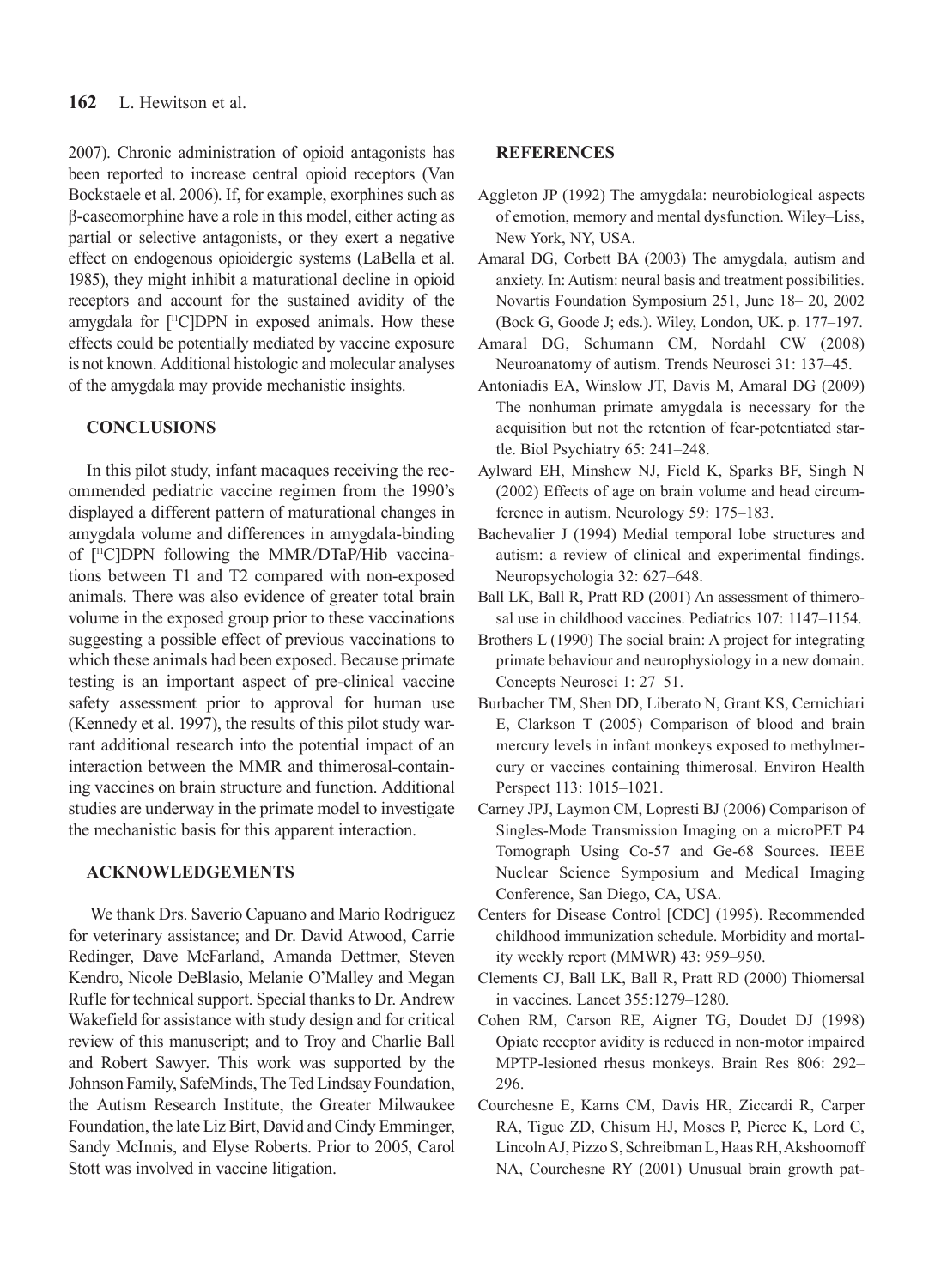terns in early life in patients with autistic disorder: an MRI study. Neurology 57: 245–254.

- Gillberg C (1995) Endogenous opioids and opiate antagonists in autism: brief review of empirical findings and implications for clinicians. Dev Med Child Neurol 37: 239–245.
- Gunderson V, Sackett G (1984) Development of pattern recognition in infant pigtailed macaques (*Macaca nemestrina*). Develop Psychol 20: 412–426.
- Hardin JW, Hilbe JM (2003) Generalized estimating equations. Chapman and Hall CRC, London, New York, Washington DC, USA.
- Herbert MR (2005) Large brains in autism: the challenge of pervasive abnormality. Neuroscientist 11: 417–440.
- Hewitson L, Houser L, Stott C, Sackett G, Tomko J, Atwood D, Blue L, White ER (2010a) Delayed acquisition of neonatal reflexes in newborn primates receiving a thimerosal-containing hepatitis B vaccine: Influences of gestational age and birth weight. J Toxic Environ Health Part A; DOI: 10.1080/15287394.2010.484709.
- Hewitson L, Houser L, Sackett G, Stott C, Tomko J (2010b). Longitudinal cognitive development in rhesus infant macaques in response to vaccination: A pilot study, submitted.
- Hill EL, Frith U (2003). Understanding autism: insights from mind and brain. Phil Trans R Soc Lond B 358: 281–289.
- Hume SP, Lingford-Hughes AR, Nataf V, Hirani E, Ahmad R, Davies AN, Nutt DJ (2007) Low sensitivity of the positron emission tomography ligand [11C]diprenorphine to agonist opiates. J Pharmacol Exp Ther 322: 661–667.
- Huttenlocher PR, Dabholkar AS (1997). Regional differences in synaptogenesis in human cerebral cortex. J Comp Neurol 387: 167–178.
- Innis RB, Cunningham VJ, Delforge J, Fujita M, Gjedde A, Gunn RN, Holden J, Houle S, Huang SC, Ichise M, Iida H, Ito H, Kimura Y, Koeppe RA, Knudsen GM, Knuuti J, Lammertsma AA, Laruelle M, Logan J, Maguire RP, Mintun MA, Morris ED, Parsey R, Price JC, Slifstein M, Sossi V, Suhara T, Votaw JR, Wong DF, Carson RE (2007) Consensus nomenclature for *in vivo* imaging of reversibly binding radioligands. J Cereb Blood Flow Metab 27: 1533–1539.
- Irwin W, Anderle MJ, Abercrombie HC, Schaefer SM, Kalin NH, Davidson RJ (2004) Amygdalar interhemispheric functional connectivity differs between the non-depressed and depressed human brain. Neuroimage 21: 674–686.
- Kennedy RC, Shearer MH, Hildebrand W (1997) Nonhuman primate models to evaluate vaccine safety and immunogenicity. Vaccine 15: 903–908.
- Kinney HC, Ottoson CK, White WF (1990) Threedimensional distribution of 3H-naloxone binding to opiate receptors in the human fetal and infant brainstem. J Comp Neurol 291: 55–78.
- Kleinhans NM, Johnson LC, Richards T, Mahurin R, Greenson J, Dawson G, Aylward E (2009) Reduced neural habituation in the amygdala and social impairments in autism spectrum disorders. Am J Psychiatry 166: 467– 475.
- Knight DC, Nguyen HT, Bandettini PA (2005) The role of the human amygdala in the production of conditioned fear responses. Neuroimage 26: 1193–1200.
- LaBella FS, Geiger JD, Glavin GB (1985) Administered peptides inhibit the degradation of endogenous peptides. The dilemma of distinguishing direct from indirect effects. Peptides 6: 645–660.
- Lever JR, Dannals RF, Wilson AA, Ravert HT, Wagner HNJ (1987) Synthesis of carbon-11 labeled diprenorphine: a radioligand for positron emission tomographic studies of opiate receptors. Tetrahedron Lett 28: 4015–4018.
- Logan J, Fowler JS, Volkow ND, Wolf AP, Dewey SL, Schlyer DJ, MacGregor RR, Hitzemann R, Bendriem B, Gatley SJ (1990) Graphical analysis of reversible radioligand binding from time-activity measurements applied to [N-11C-methyl]-(-)-cocaine PET studies in human subjects. J Cereb Blood Flow Metab 10: 740–747.
- Logan J, Fowler JS, Volkow ND, Wang GJ, Ding YS, Alexoff DL (1996) Distribution volume ratios without blood sampling from graphical analysis of PET data. J Cereb Blood Flow Metab 16: 834–840.
- Machado CJ, Kazama AM, Bachevalier J (2009) Impact of amygdala, orbital frontal, or hippocampal lesions on threat avoidance and emotional reactivity in nonhuman primates. Emotion 9: 147–163.
- Maes F, Collignon A, Vandermeulen D, Marchal G, Suetens P (1996) Multimodality image registration by maximization of mutual information. Workshop on Mathematical Methods in Biomedical Image Analysis, San Francisco, CA, USA.
- Mosconi MW, Cody-Hazlett H, Poe MD, Gerig G, Gimpel-Smith R, Piven J (2009) Longitudinal study of amygdala volume and joint attention in 2- to 4-year-old children with autism. Arch Gen Psychiatry 66: 509–516.
- Nakagawa SA (2004) Farewell to Bonferroni: the problems of low statistical power and publication bias. Behav Ecol 15: 1044–1045.
- Neuromorphometrics (1998) Quantitative measurements in MR brain images: brain segmentation in MRI. Neuromorphometrics Inc., Somerville, MA, USA.